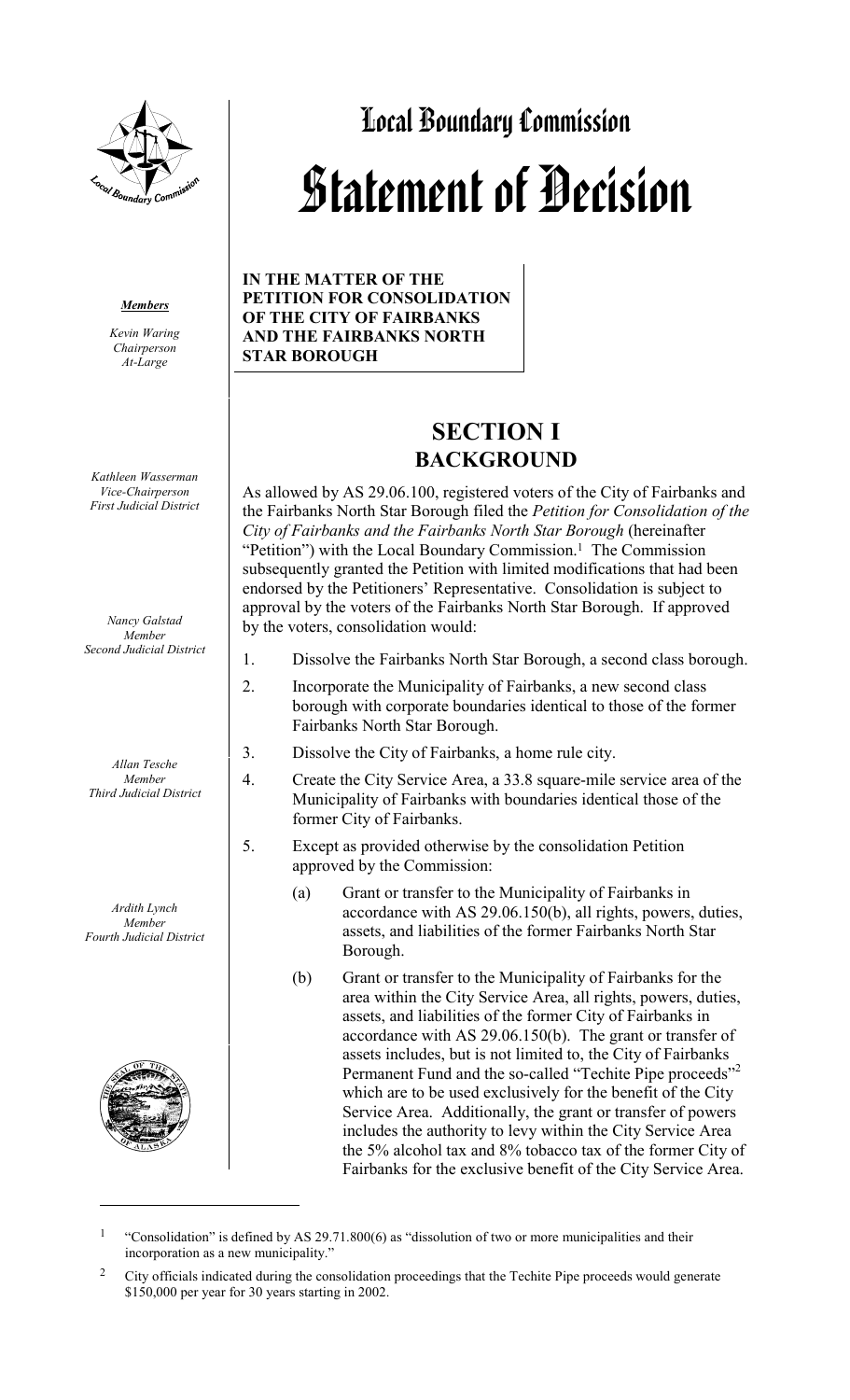- (c) Maintain in full force and effect all ordinances, resolutions, regulations, procedures, and orders of the former Fairbanks North Star Borough in accordance with AS 29.06.160 unless and until superseded by action of the Municipality of Fairbanks.
- (d) Maintain in full force and effect within the City Service Area, all ordinances, resolutions, regulations, procedures, and orders of the former City of Fairbanks in accordance with AS 29.06.160 unless and until superseded by action of the Municipality of Fairbanks. This includes, but is not limited to the provisions of Section 8.8 of the Home Rule Charter of the former City of Fairbanks providing for the City of Fairbanks Permanent Fund.
- 6. Extend to the Municipality of Fairbanks areawide powers of:
	- (a) economic development;
	- (b) solid waste collections at the transfer stations;
	- (c) maintenance of the Fairbanks Health Center; and
	- (d) cemeteries.
- 7. Provide for the 8% bed tax of the Municipality of Fairbanks to accrue as areawide revenue for the consolidated borough. Presently, the 8% bed tax accrues to the City of Fairbanks for hotel transactions within its jurisdictional boundaries, and accrues to the Fairbanks North Star Borough for all other hotel transactions within the Borough.

The City of North Pole will remain in existence and will be part of the Municipality of Fairbanks, just as it is now part of the Fairbanks North Star Borough.

# **SECTION II SUMMARY OF PROCEEDINGS**

## **A. Citizens Explore Local Government Options.**

In April 1998, nineteen citizens of the City of Fairbanks and Fairbanks North Star Borough met to explore alternatives of combining their two local governments. Consideration was given to consolidation, merger of the City of Fairbanks into the Fairbanks North Star Borough, dissolution of the City of Fairbanks, and unification of all local governments in the Fairbanks North Star Borough. The group chose to pursue consolidation and subsequently developed the Petition.

## **B. Signature Gathering Effort.**

 $\overline{a}$ 

Organizers initiated the effort to gather the requisite signatures on the Petition in October 1998.3 The signature gathering effort was completed in March of 2000.

## **C. Petition Submitted for Technical Review.**

On March 20, 2000, the Petition was submitted to the Alaska Department of Community and Economic Development (hereinafter "DCED") for technical review. The 561-page portion of

<sup>&</sup>lt;sup>3</sup> AS 29.06.100(a) requires that a petition for consolidation "must be signed by a number of voters of each existing municipality equal to at least 25 percent of the number of votes cast in each municipality's last regular election." The Local Boundary Commission has interpreted AS 29.06.100(a) by adopting 3 AAC 110.410(b) which provides as follows:

If a statute requires that the petition be signed by a percentage of voters from one or more cities within a borough, and also by a percentage of voters in that borough, all voters who sign the petition as borough voters must reside outside any city or cities joining that petition.

DCED determined that the Fairbanks consolidation petition had to be signed by at least 1,159 voters of the City of Fairbanks and at least 2,564 voters of that portion of the Fairbanks North Star Borough outside the City of Fairbanks.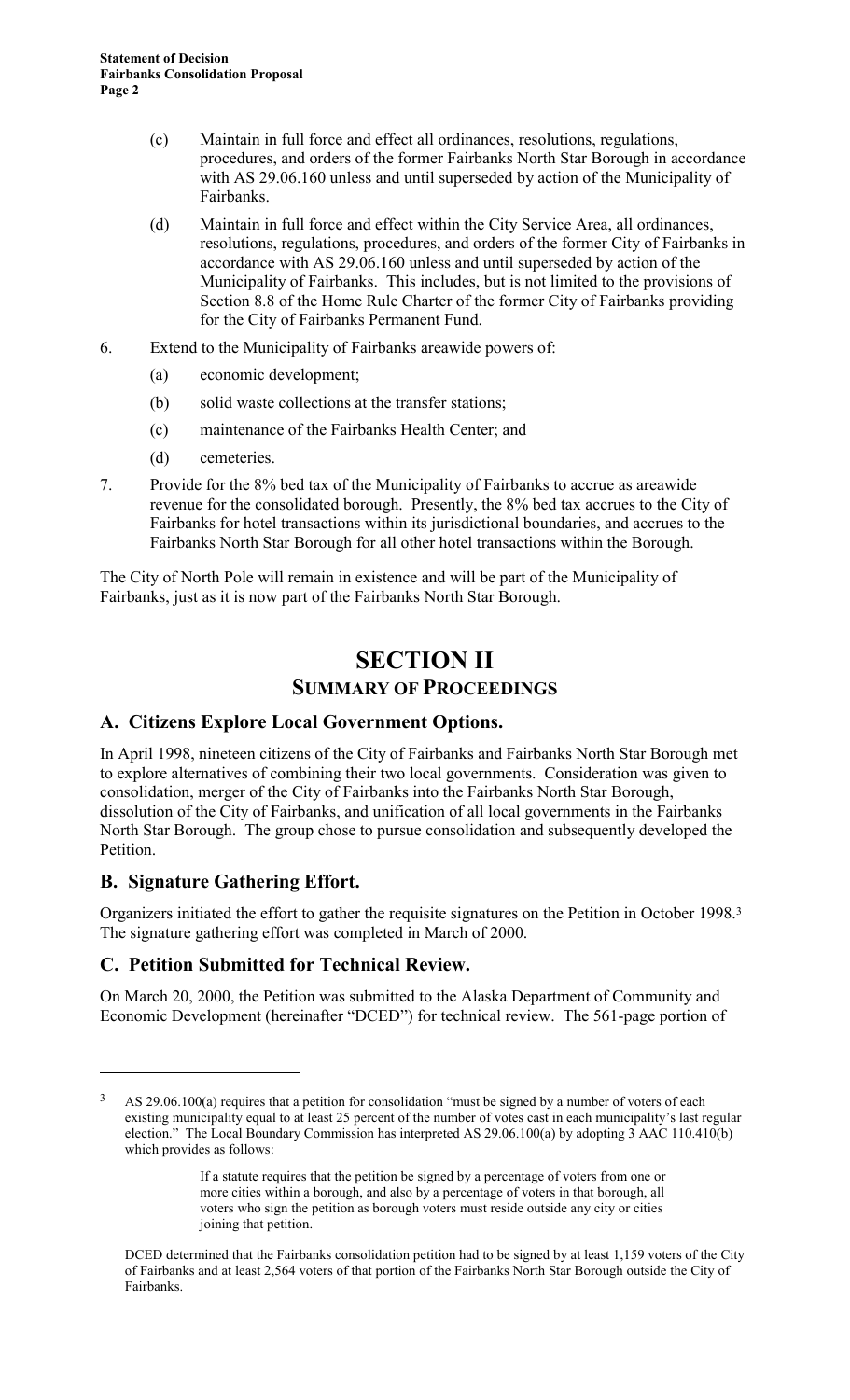the Petition containing signatures was forwarded by DCED to the Division of Elections in the Office of the Lieutenant Governor on March 21, 2000.

# **D. Commissioner Lynch Recused from Proceedings.**

Ardith Lynch, who is both a member of the Local Boundary Commission and the Attorney for the Fairbanks North Star Borough, notified the Commission Chairman in a letter dated April 10, 2000, that provisions of the State Executive Branch Ethics Act (AS 39.52.110 - .190) and the Commission's Bylaws (Article IX, Section [b]) appeared to prohibit her from participating as a member of the Commission in deliberations on the consolidation proposal. On April 28, 2000, Commissioner Lynch was recused by the Commission from participating as a member of the Local Boundary Commission in the proceedings relating to the Fairbanks consolidation proposal.

# **E. Petition Accepted for Filing.**

The Division of Elections completed its review of the Petition signatures on May 11, 2000. The Elections Division determined that the Petition had been signed by 1,416 qualified voters in the City of Fairbanks and 2,626 qualified voters in that portion of the Fairbanks North Star Borough outside the City of Fairbanks. The number of qualified signatures exceeded the minimum number required by law.

On May 17, 2000, DCED completed its technical review of the form and content of the Petition. DCED noted that certain elements of the Petition such as the budget and brief lacked detail. Additionally, DCED noted that the budget was 17 months old at the time it was submitted. However, after conferring with the Commission Chairman and the Attorney General's Office, DCED advised the Petitioners that a liberal construction of the form and content requirements would be utilized since citizens were exercising their right to petition the Local Boundary Commission. DCED noted that such an approach is consistent with the general rule of liberal construction given to matters of initiative and referendum when citizens are exercising a power reserved to them under the constitution or in statute. *See Boucher v. Engstrom,* 528 P.2d 456 (Alaska 1974); *Municipality of Anchorage v. Frohne,* 568 P.2d 3 (Alaska 1977); and *Meiners v. Bering Strait School District,* 687 P.2d 287 (Alaska 1984). Accordingly, DCED determined that the Petition was substantially complete and in proper format. The Petition was accepted for filing on May 17, 2000.

# **F. Public Notice of Filing of the Petition.**

The LBC Chairman established August 1, 2000, as the deadline for filing responsive briefs and comments on the Petition. Public notice of the filing of the Petition was posted, published, and served by the Petitioners and DCED in accordance with 3 AAC 110.450. Additionally, notice of the filing was provided through the State of Alaska's *Online Public Notice* System and on the Internet web site maintained by DCED.4

# **G. Service of the Petition.**

On May 18, 2000, the Petitioners served a copy of the Petition on the Mayors of the Fairbanks North Star Borough, the City of Fairbanks, the City of North Pole, and the Denali Borough as required by 3 AAC 110.460(a). The Petition documents were also made available for public review at the Noel Wien Public Library in accordance with 3 AAC 110.460(b).

# **H. Proof of Notice and Service.**

 $\overline{a}$ 

In accordance with 3 AAC 110.470, the Petitioners submitted proof to DCED on June 2, 2000, that the notice, posting, service, deposit, and publishing requirements of 3 AAC 110.450 – 3 AAC 110.460 had been satisfied.

# **I. Request for Extension of Comment and Briefing Period.**

On June 6, 2000, the Fairbanks North Star Borough requested that the Commission Chairman extend the deadline for responsive briefs and public comment from August 1 to December 1, 2000. The Borough indicated that its extension request stemmed from concerns that a pending

<sup>4</sup> The State's *Online Public Notice* System is found at <http://notes.state.ak.us/pn/pubnotic.nsf/?Open>. DCED posted consolidation materials at <http://www.dced.state.ak.us/mra/LBC/lbcactivities.htm>.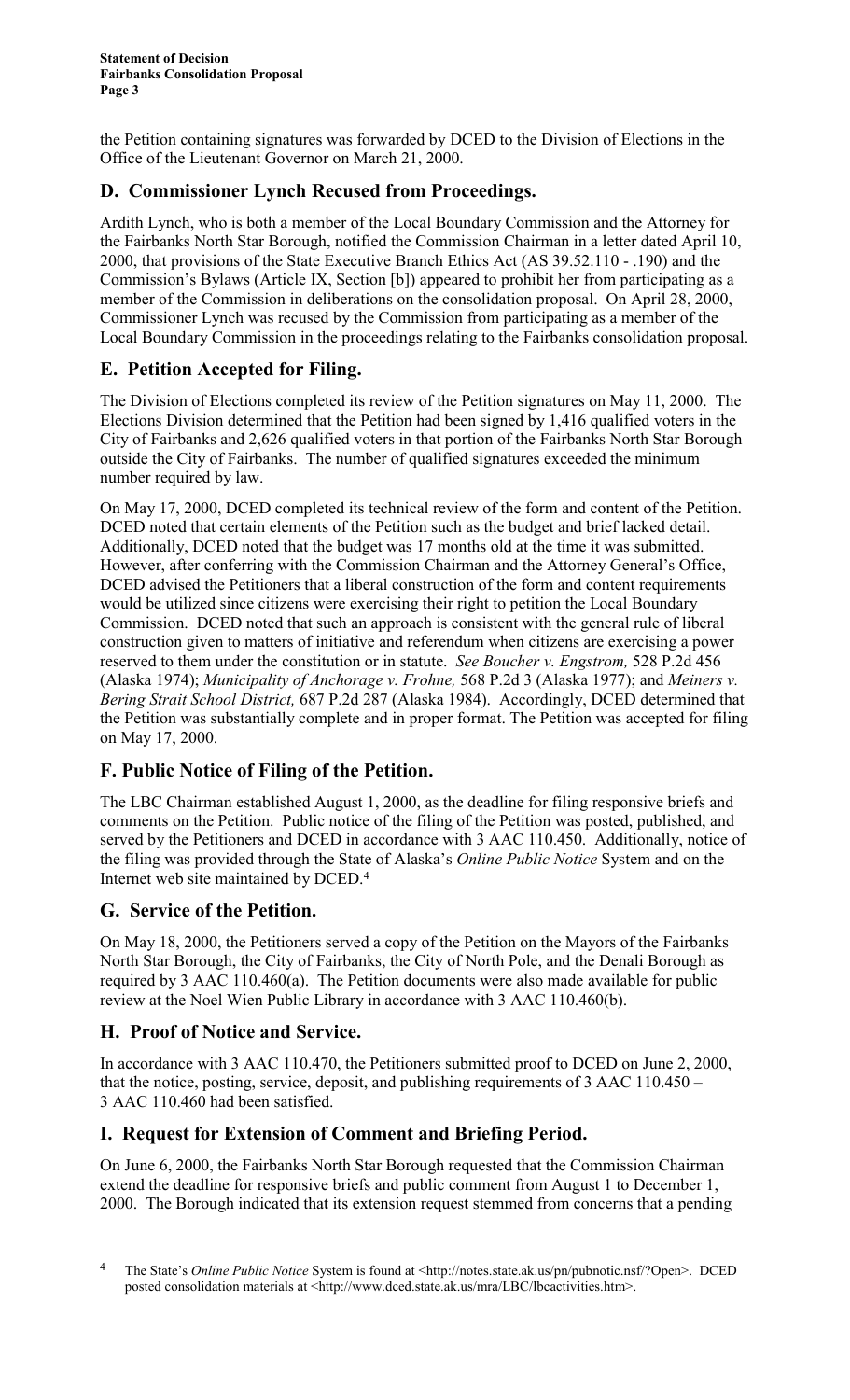statewide initiative to limit municipal property taxes to 10 mills created great uncertainty as to the feasibility of a consolidated borough.

On June 8, 2000, the Petitioners objected to the request for an extension. On June 16, 2000, the City of Fairbanks submitted a written statement supporting the Borough's request.

The Commission Chairman brought the request before the Commission on June 27, 2000. During the meeting, the four participating members of the Commission addressed the matter. Ultimately, the Commission Chairman decided not to grant the request to extend the deadline for comments. He did so without objection from the other three participating members. The Chairman noted, however, that if the voters approved the tax cap, it would have significant implications for the consolidation proposal.

# **J. Comments and Responsive Briefs Filed.**

Two letters and three responsive briefs were filed with the Commission by the August 1, 2000 deadline. The letters were submitted by:

- 1. Bonnie Williams, who wrote a 6-page letter in opposition to the consolidation; and
- 2. James Moody, who wrote a 4-page letter in opposition to the consolidation.

The responsive briefs in opposition to the consolidation were filed by:

- 1. Fairbanks North Star Borough;
- 2. City of Fairbanks; and
- 3. Interior Taxpayers' Association, Incorporated.

The responsive briefs and comments were made available for public review at the Noel Wien Public Library. In addition, the responsive briefs and comments were posted on the Internet web site maintained by DCED.

## **K. Petitioners' Reply Brief.**

The Commission Chairman established August 29, 2000 as the deadline for filing the Petitioners' Reply Brief.

The Petitioners filed their Reply Brief on August 25, 2000. A copy of the brief was made available for public review at the Noel Wien Public Library and through DCED's Internet web site.

# **L. DCED's Preliminary Report.**

On December 28, 2000, DCED issued its *Preliminary Report on the Proposal to Consolidate the City of Fairbanks and the Fairbanks North Star Borough"* (hereinafter "Preliminary Report"). The Preliminary Report, prepared in accordance with 3 AAC 110.530(b), consisted of seventysix pages of background and analysis, a twenty-eight-page appendix, and a four-page executive summary. The Preliminary Report was distributed to eighty-four individuals. A separate fourpage executive summary of the Preliminary Report was distributed to an additional sixty-two individuals. Multiple copies of the Preliminary Report were provided to the Noel Wien Library. Additionally, the report was made available for public review on the Internet.

## **M. Comments on Preliminary Report.**

Individuals and organizations were given until January 31, 2001 to comment on the Preliminary Report. Timely comments were received from the following:

- David Shewfelt, resident of the City of Fairbanks;
- Garry Hutchison, resident of the Fairbanks North Star Borough;
- Bonnie Williams, resident of the Fairbanks North Star Borough;
- Don Lowell, Petitioners' Representative;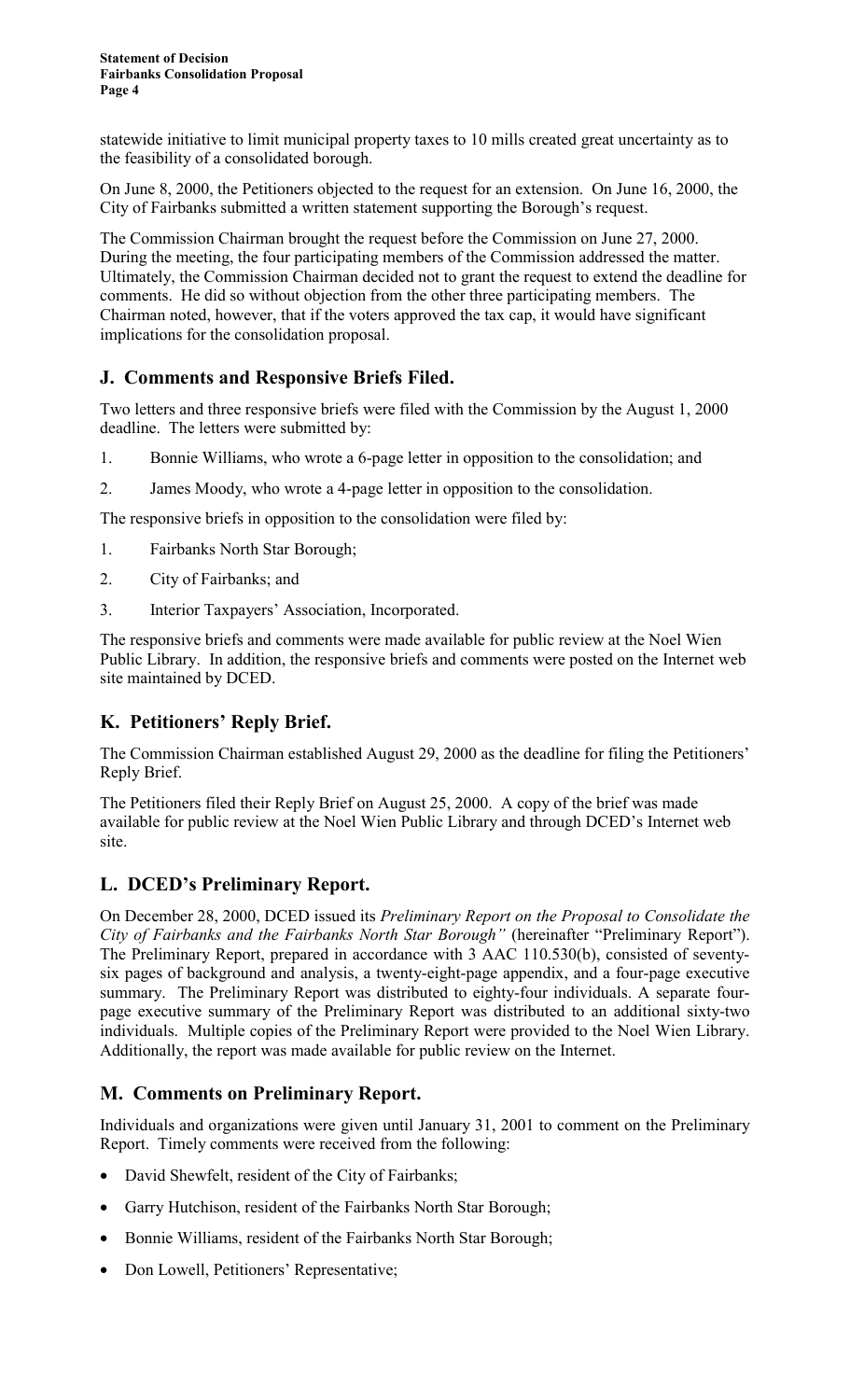- Ron Kovalik, resident of the Fairbanks North Star Borough;
- Cynthia M. Klepaski, Assistant Borough Attorney, Fairbanks North Star Borough; and
- Patrick B. Cole, Administrative Services Director, City of Fairbanks.

A copy of the written comments on the Preliminary Report was provided to each member of the Local Boundary Commission. A copy was also made available for public review at the Noel Wien Library and through DCED's Internet web site.

# **N. DCED's Final Report.**

On March 16, 2001, DCED issued its *Final Report on the Proposal to Consolidate the City of Fairbanks and the Fairbanks North Star Borough* (hereinafter "Final Report"). The Final Report, prepared in accordance with 3 AAC 110.530(d), consisted of forty-one pages and seven pages of appendices. On the same date, DCED issued *Addendum Number 1 to DCED's Final Report on the Proposal to Consolidate the City of Fairbanks and the Fairbanks North Star Borough*, (hereinafter "Addendum") consisting of two pages.

Both the Final Report and Addendum were distributed to 148 individuals and were also made available for public review at the Noel Wien Public Library and on DCED's Internet web site.

## **O. Notice of public hearing.**

Pursuant to AS 29.06.120 and 3 AAC 110.550, the Commission scheduled a public hearing on the Fairbanks consolidation proposal to begin at 1 p.m., Saturday, April 7, 2001, in the Fairbanks North Star Borough Assembly Chambers. Notice of the hearing was published, posted, and served in accordance with 3 AAC 110.550. In addition, notice of the hearing was provided through the State of Alaska's *Online Public Notice* System and on DCED's Internet web site.

# **P. Public hearing.**

The Commission convened the public hearing on the Petition at the time, date, and place scheduled. The hearing lasted approximately seven hours. During the hearing, sworn testimony was given by the following individuals:

Witnesses called by the Petitioners:

- Jeffery Jacobson**,** Mayor of North Pole,
- Juanita Helms,
- Charles Bettisworth,
- Jeff Cook,
- Jim Movius,
- Michael Walleri, and
- Jerry Norum.

Witnesses called by the Respondent Fairbanks North Star Borough:

- Fairbanks North Star Borough Mayor Rhonda Boyles,
- Michael Lamb, and
- Sandra Stringer.

Witnesses called by the Respondent City of Fairbanks:

- Jerry Cleworth,
- Brian Rogers, and
- Patrick Cole.

Witnesses called by the Respondent Interior Taxpayers' Association, Inc.:

- Donna Gilbert
- In addition, public comment on the proposal was provided by the following:
- Charlie Rex Rita Leake Jim Moody
- Doug Isaacson Cam Carlson
- Marlene Leak Nancy Webb
- -
	-
- 
- Cheryl Humme Garry Hutchison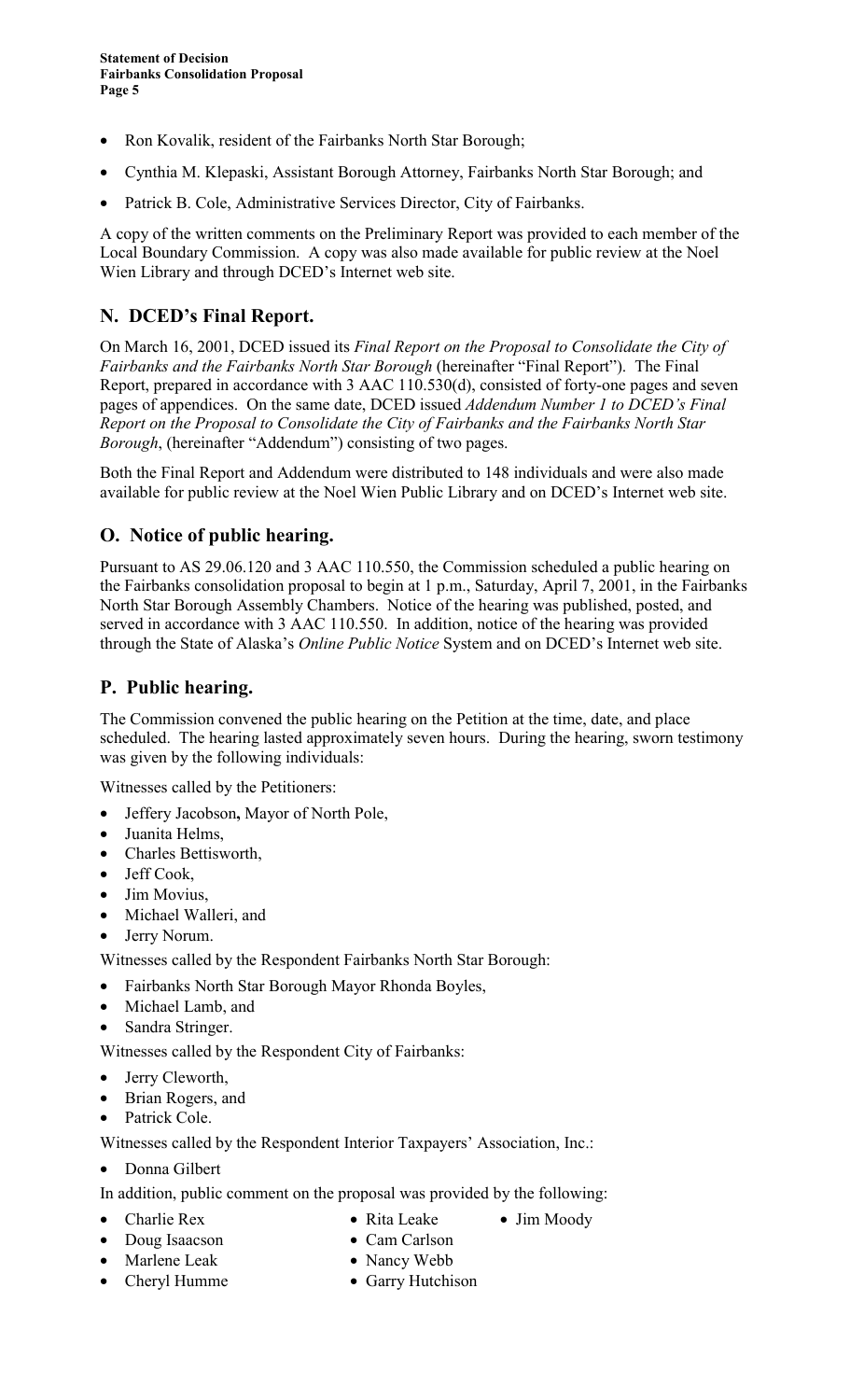During the hearing, Brian Rogers, one of the three witnesses who appeared on behalf of the City of Fairbanks, urged the Commission to suspend action on the consolidation Petition to allow an opportunity for the development of a home rule charter with the understanding that the charter would be added to the consolidation Petition.

Under authority of 3 AAC 110.660 and AS 29.06.130, the Petitioners' Representative, City of Fairbanks, and Fairbanks North Star Borough submitted a written request that the Local Boundary Commission delay action on the Petition to allow an opportunity for the City and Borough to call an election for a charter commission. The request provided as follows:

1. If the Borough Assembly passes a resolution calling for election of a charter commission to prepare a charter for the proposed consolidated municipality and the City Council passes a resolution approving said election, the pending Petition shall be held in abeyance conditioned on the events specified below.

(a) If either body fails to pass such a resolution on or before May 22, 2001, the LBC shall act on the pending Petition.

(b) At the regular election on October 2, 2001, the voters of the Borough shall consider the question "Shall a charter commission be elected to prepare a proposed charter for the proposed consolidated Municipality of Fairbanks?" and shall elect the members of the commission in accordance with AS 29.10.040 - .050.

- (c) If the question is not approved by the voters, the LBC shall act on the pending Petition.
- 2. If the voters approve, the charter commission shall prepare a proposed home rule charter for the proposed consolidated municipality and submit it to the Local Boundary Commission by June 15, 2002.

If a charter is not presented to the LBC by June 15, 2002, the LBC shall act on the pending Petition.

If the charter commission presents a charter to the LBC by June 15, 2002, the LBC is requested to amend the pending Petition, to provide for consolidation of the City and Borough as a home rule municipality. If the LBC approves the Petition, it shall be submitted to the voters in accordance with AS 29.06.140.

After receiving the request, the Local Boundary Commission recessed the meeting without acting on the Petition.

## **Q. Developments During the Hearing Recess.**

The Fairbanks City Council addressed the issue of an elected charter commission on April 23, 2001 by considering Resolution No 3915, "A Resolution Supporting Placing the Question of Whether a Charter Commission Should be Elected to Write a Proposed Home Rule Charter Before the Voters, and Providing an Effective Date." The Resolution was rejected by a  $4 - 2$ vote of the Council. A member of the City Council subsequently gave notice that reconsideration would be requested.

On April 26, 2001, the Fairbanks North Star Borough Assembly took up Resolution No. 2001 – 37, "A Resolution Placing on the Ballot at the Next General Election the Question of Electing a Charter Commission to Prepare a Proposed Charter for the Proposed Consolidated Municipality of Fairbanks." The Resolution was rejected by a 5 - 4 vote of the Assembly. Reconsideration was immediately requested and denied.

On May 7, the Fairbanks City Council took up the request for reconsideration of its April 23 action. The consideration of the matter ended when none of the City Council members moved for reconsideration.

Parliamentary rules prohibited the Borough Assembly from considering the same resolution that it had rejected on April 26 because a motion to reconsider the matter had also been rejected. However, another resolution had been prepared by an Assembly member for consideration by the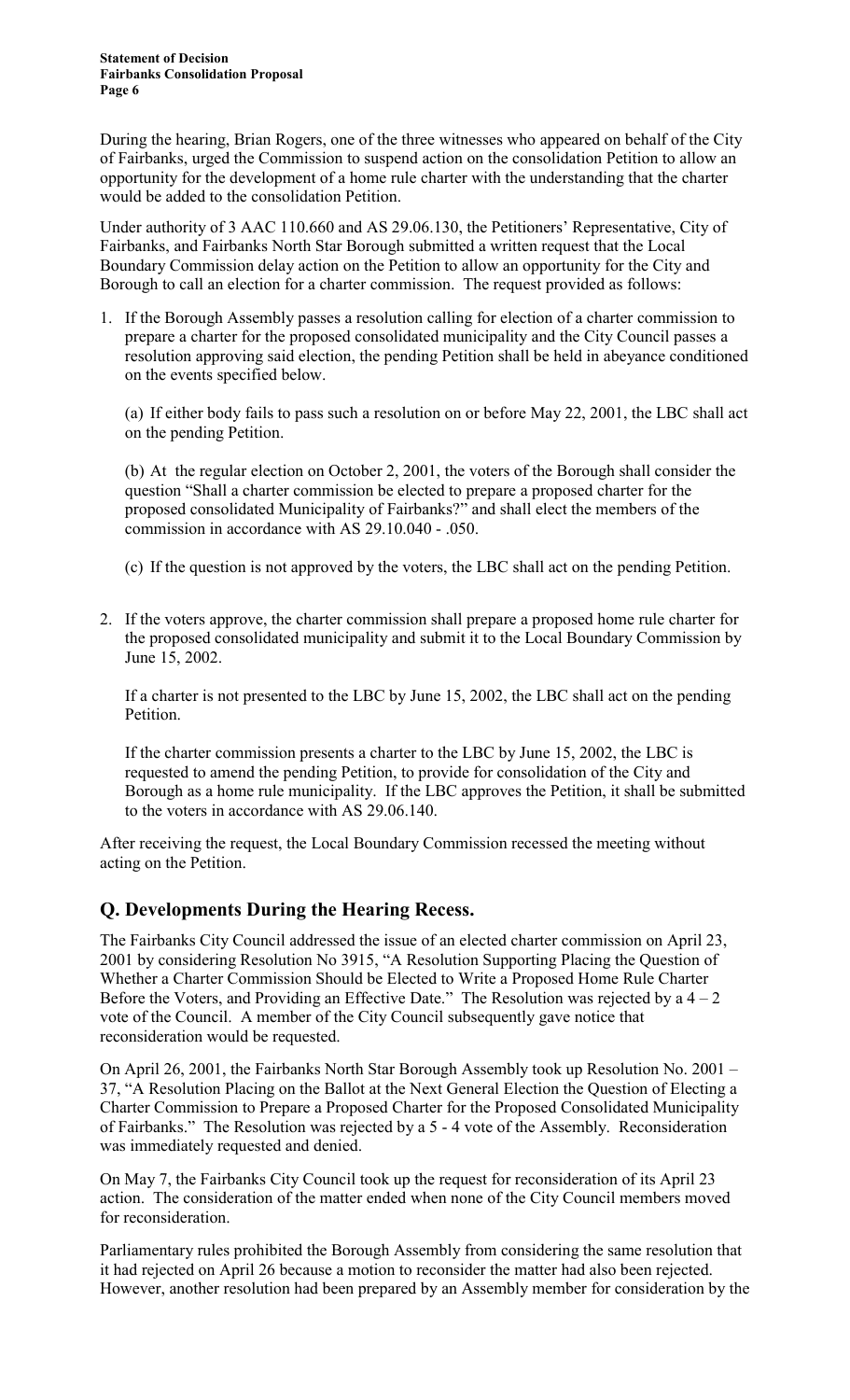Assembly. The new resolution, Resolution No. 2001-40, was titled "A Resolution Placing On The Ballot At The Next General Election The Question Of Electing A Charter Commission With Representatives From The City Of Fairbanks, City Of North Pole, And Fairbanks North Star Borough To Prepare A Proposed Charter For The Proposed Consolidated Municipality Of Fairbanks."

As indicated in the title, Resolution No. 2001 – 40 differed from Resolution No. 2001 – 37 in that it provided for a charter commission with members to be elected from the City of Fairbanks, the City of North Pole, and the remainder of the Borough, rather than the at-large election method proposed in Resolution No. 2001 - 37. The presiding officer of the Assembly ruled that Resolution No. 2001 - 40 was different than the initial resolution. However, on May 10, the Assembly determined that Resolution No 2001 – 40 was dilatory and refused to consider it.

There was no further consideration of the matter by either the Fairbanks City Council or the North Star Borough Assembly between May 11 and May 22.

# **R. Hearing Reconvened.**

The Commission Chairman called a meeting for May 23, 2001 to reconvene the April 7 hearing. Notice of the meeting was provided to the Petitioners, City of Fairbanks, Fairbanks North Star Borough, and Interior Taxpayers' Association, Inc. Notice was also published in the Fairbanks Daily News-Miner and was placed on the State of Alaska's *Online Public Notice* System.

The hearing was reconvened on May 23, 2001 at 9 a.m. in the Fairbanks North Star Borough Assembly Chambers. The Petitioners' Representative and respondents were each allowed five minutes to make statements to the Commission.

At the conclusion of the hearing, the Commission convened a decisional session pursuant to 3 AAC 110.570. After deliberating for approximately one hour, the Commission voted unanimously among the four participating members to amend the Petition as recommended by DCED in its Final Report as supplemented by the Addendum. Additionally, the Commission agreed to a request from the Petitioners' Representative to amend the Petition to change the name of the Urban Service Area to the City Service Area. The Commission then approved the amended Petition by a unanimous vote among the four participating members.

To explain the basis for the Commission's decision in this proceeding, the following is an account of the findings and conclusions reached by the Commission with respect to the Petition.

# **SECTION III FINDINGS AND CONCLUSIONS**

## **A. Introduction.**

State law (AS 29.06.130[a]) provides that the Local Boundary Commission *may* approve the Petition (with or without amendments and/or conditions) *if* the Commission determines that the consolidation proposal (as may be amended or conditioned) meets the following tests:

- 1. that it serves applicable principles in Alaska's Constitution,
- 2. that it satisfies standards for consolidation in Alaska Statutes AS 29.06.130(a) and AS 29.05.031,
- 3. that it fulfills the standards for consolidation in 3 AAC 110.250, and 3 AAC 110.045 3 AAC 110.060, and
- 4. that it is in the best interests of the State.

If the Commission determines that the Petition does not meet all of those four tests, the Petition must be denied.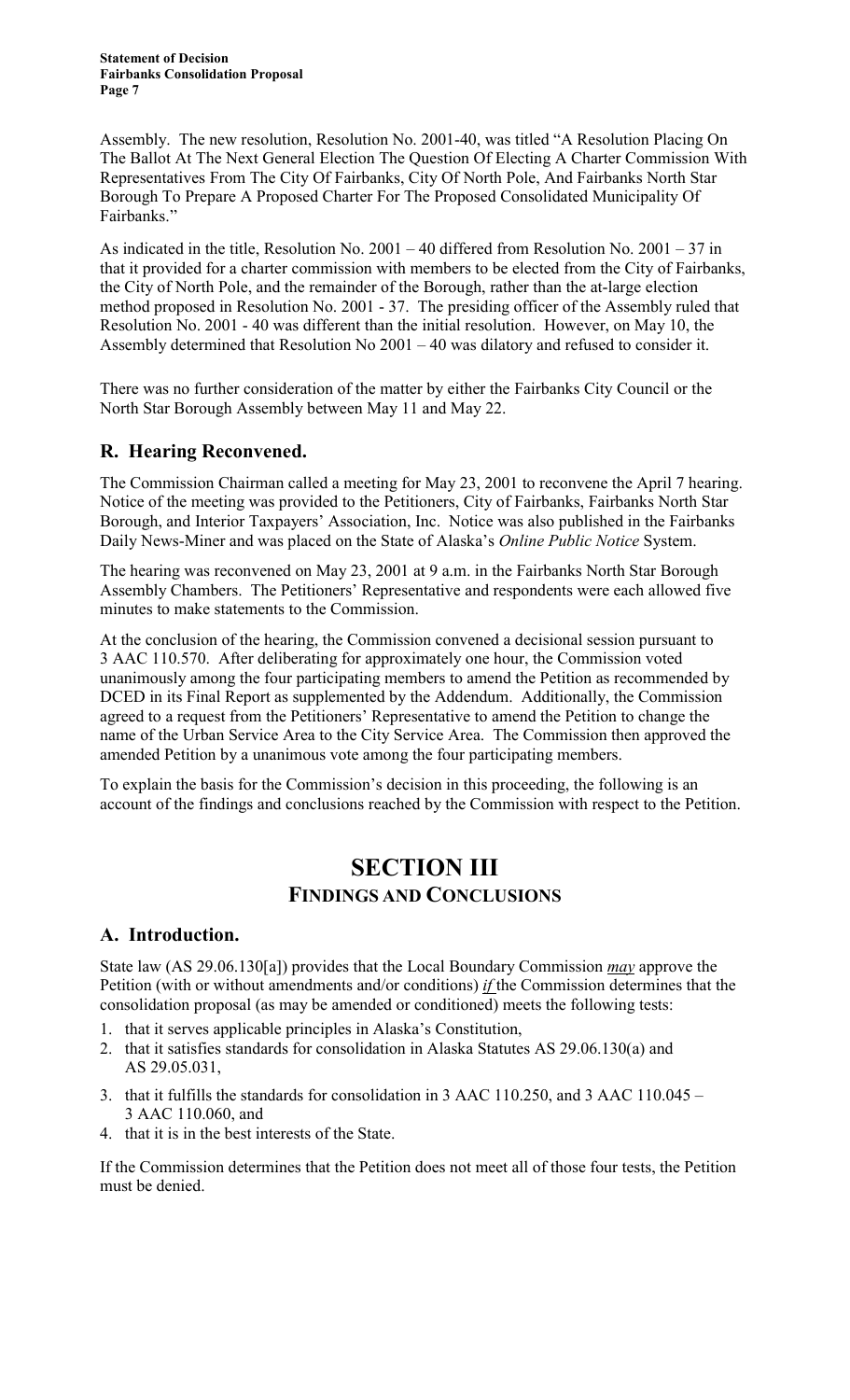The standards in the Constitution, Alaska Statutes, and Alaska Administrative Code relate to the following eleven issues:

- 1. community of interests,
- 2. population,
- 3. boundaries,
- 4. resources,
- 5. borough classification,
- 6. civil and political rights,
- 7. transition,

 $\overline{a}$ 

- 8. maximum local self-government,
- 9. minimum of local governments,
- 10. constitutional provisions relating to cities and service areas, and
- 11. best interests of the State.

#### **B. Standards Relating to Community of Interests.**

#### *1. Standards Established in Law.*

Article X, § 3 of Alaska's Constitution requires that each borough embrace an area and population with common interests to the maximum degree possible. In addition, AS 29.05.031(a)(1) states, in relevant part, that the population of the proposed consolidated borough must be interrelated and integrated as to its social, cultural, and economic activities. 3 AAC 110.045(a) lists four factors which the Commission may consider in making its determination as to whether the population of the proposed borough is interrelated and integrated as to its social, cultural, and economic activities.5 3 AAC 110.045(a) also allows the Commission to consider other relevant factors.

In addition, AS 29.05.031(a)(4) states that the proposed consolidated borough must have the land, water, and air transportation facilities to allow the communication and exchange necessary for the development of integrated borough government. 3 AAC 110.045(c) is similar to, but more specific than, AS 29.05.031(a)(4). It lists four factors that the Commission may consider in making its determination on that point; it also allows the Commission to consider other relevant factors. 6 Further, 3 AAC 110.045(c) provides for consideration of communications media in terms of allowing for adequate communications and exchange necessary to develop an integrated borough government.

3 AAC 110.045(b) states that, absent a specific and persuasive showing to the contrary, the Commission will presume that a sufficient level of interrelationship cannot exist unless there are at least two communities in the proposed consolidated borough.

3 AAC 110.045(d) states that absent a specific and persuasive showing to the contrary, the Commission will presume that communications and exchange patterns are insufficient unless all communities within the proposed consolidated borough are either connected to the seat of the proposed borough by a public roadway, regular scheduled airline flights on at least a weekly basis, a charter flight service based in the proposed borough, or sufficient electronic media communications.

#### *2. Application of the Standards to the Fairbanks Proposal.*

The Commission notes that the Fairbanks North Star Borough has existed since January 1, 1964, more than thirty-seven years. The constitutional standard in Article X, § 3 noted above has not changed since it went into effect in 1959. Moreover, the statutory standards in AS  $29.05.031(a)(1)$  and AS  $29.05.031(a)(4)$  noted above are very similar to borough standards

<sup>5</sup> These are: (1) the compatibility of urban and rural areas within the proposed borough; (2) the compatibility of economic lifestyles, and industrial or commercial activities; (3) the existence throughout the proposed borough of customary and simple transportation and communication patterns; and (4) the extent and accommodation of spoken language differences throughout the proposed borough.

<sup>&</sup>lt;sup>6</sup> These are (1) transportation schedules and costs; (2) geographical and climatic impediments; (3) telephonic and teleconferencing facilities; and (4) public electronic media.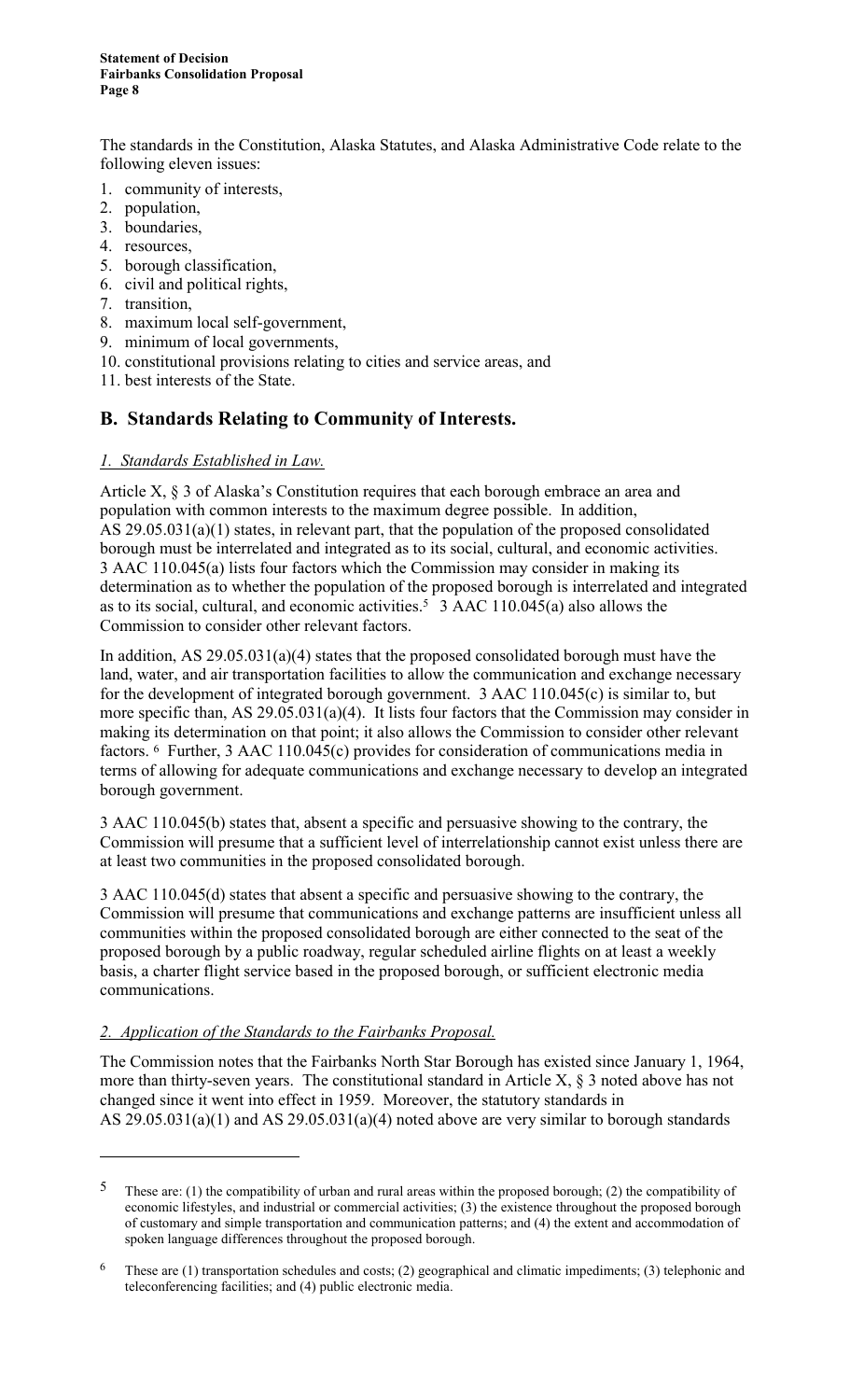established in 1961, three years before the Fairbanks North Star Borough was formed. Further, the standards set out in 3 AAC 110.045(a)-(d) have been in place since 1991. The jurisdictional boundaries of the Fairbanks North Star Borough have not changed since March 13, 1983. The boundaries that have been in place for more than eighteen years are identical to the boundaries of the proposed consolidated borough. The Commission finds that these circumstances create a strong presumption that the referenced standards in the Constitution, Alaska Statutes, and Alaska Administrative Code are satisfied.

Moreover, the Commission concluded in a 1996 proceeding that, "[t]here is overwhelming evidence . . . that the FNSB is an extremely well integrated borough in terms of its social, cultural and economic characteristics, natural geography, and transportation facilities." (See Local Boundary Commission, *Statement of Decision in the Matter of the Petition for Detachment of 5,400 Square Miles from the Fairbanks North Star Borough and the Petition for Incorporation of the Home Rule North Pole Borough*, August 30, 1996, p. 8.)

The Commission's 1996 determination was based on consideration of factors including the compatibility of urban and rural areas of the Borough, the compatibility of economic lifestyles, and the system of transportation and communication throughout the Borough. These same factors apply to the present consolidation proposal under 3 AAC 110.045(a). There is no evidence in this proceeding that these factors have changed significantly over the past five years. Consequently, the Commission finds that the 1996 determination remains valid today.

3 AAC 110.045(b) establishes the rebuttable presumption that the statutory standard at issue requires the presence of at least two communities within a borough. That presumption is clearly met in this case. The Fairbanks North Star Borough contains two city governments (Fairbanks and North Pole) each of which encompasses a separate community. In addition, nine "census designated places" (CDPs) have been identified in the Borough by the U.S. Bureau of the Census. Those consist of College, Eielson AFB, Ester, Fox, Harding-Birch Lakes, Moose Creek, Pleasant Valley, Salcha, and Two Rivers. The following is a description of the characteristics of CDPs published by the Census Bureau.

The purpose of the CDP program is to identify and delineate boundaries for closely settled, named, unincorporated communities that generally contain a mixture of residential, commercial, and retail areas similar to those found in incorporated places of similar sizes. The intent is for a CDP to differ from an incorporated city, town, village, or borough<sup>7</sup> only in regard to legal status and recognition within its respective state.

The Census Bureau's definition of CDPs is different from the legal definition of community adopted by the Local Boundary Commission under 3 AAC 110.920. Therefore, it is possible that some of the nine CDPs may not meet the Commission's definition of a community. Nonetheless, the Commission finds that the presumption of multiple communities in the proposed Municipality of Fairbanks is clearly met.

The written record in this proceeding provides further evidence of a strong community of interests. Most of the residents throughout the proposed consolidated borough share basic public facilities such as schools, health facilities, and utilities. Residents engage in similar industrial and commercial activities and share other economic traits. English is spoken and understood throughout the proposed consolidated borough. Although there are urban and rural areas in the proposed consolidated borough, those areas are compatible with one another.

With respect to AS 29.05.031(a)(4) and 3 AAC 110.045(c), the Commission concluded in the previously noted 1996 proceedings that:

Borough incorporation standards require that various forms of transportation allow the communication and exchange necessary for the development of integrated borough government. Again, the existing FNSB is extremely integrated in terms of transportation.

 $\overline{a}$ 

It is the Commission's understanding that the term "borough" is used in the Census Bureau's definition in a general sense as a place organized for local government; it is not used in the sense as the term is applied to the borough form of municipal government in Alaska.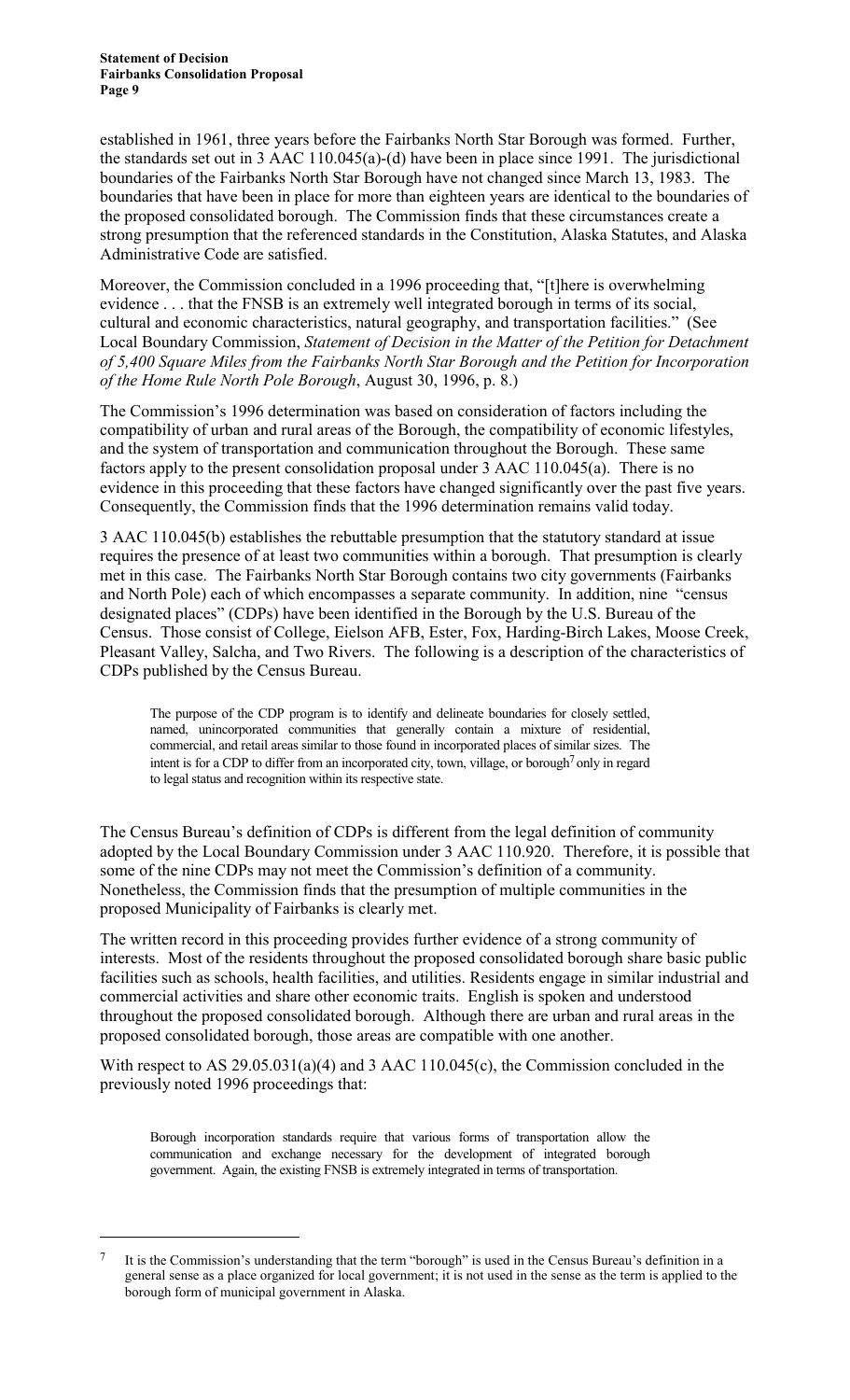Several other statements supporting the conclusion that the Fairbanks North Star Borough has a strong community of interests appear in the Commission's decisional statement concerning the 1996 proceeding. (*Ibid*., pages 7, 9, and 12.)

The record in this proceeding lacks any evidence that circumstances have changed since the Commission concluded in 1996 that the Borough is "extremely integrated in terms of transportation." Therefore, the Commission finds that there is adequate communication and exchange in the existing boundaries of the proposed Municipality of Fairbanks.

With respect to 3 AAC 110.045(d), the Commission finds that all communities within the proposed consolidated borough are connected to the Borough seat by a public roadway, regular scheduled airline flights on at least a weekly basis, a charter flight service based in the proposed borough, or sufficient electronic media communications.

Based on the foregoing findings, the Commission concludes that all of the standards relating to community of interests set out in Article X,  $\S 3$  of the Constitution, AS 29.05.031(a)(1), AS 29.05.031(a)(4), and 3 AAC 110.045(a)-(d) are satisfied with respect to the proposed consolidation of the City of Fairbanks and the Fairbanks North Star Borough.

# **C. Standards Relating To Population.**

## *1. Standards Established in Law.*

 $\overline{a}$ 

AS 29.05.031(a)(1) states, in part, that the population of the proposed consolidated borough must be large and stable enough to support borough government. 3 AAC 110.050(a) lists five factors that the Commission may consider in making its determination on that point; it also allows the Commission to consider other relevant factors.<sup>8</sup>

3 AAC 110.050(b) states that absent a specific and persuasive showing to the contrary, the Commission will presume that the population is not large enough and stable enough to support the proposed consolidated borough government unless at least 1,000 permanent residents live in the proposed borough.

#### *2. Application of the Standards to the Fairbanks Proposal.*

The Commission notes that the Alaska Department of Labor and Workforce Development estimated that the July 1, 2000 population of the Fairbanks North Star Borough was 83,814. The Fairbanks North Star Borough ranks as the second most populous organized borough in Alaska. Its population is nearly eighty-four times greater than the presumed minimum population for borough governments established under 3 AAC 110.050(b). Given these facts, the Commission finds that the population of the area in question is large enough to support the proposed consolidated borough.

The population of the Fairbanks North Star Borough has increased by 7.8% since 1990. The former Alaska Department of Labor projected in 1998 that the population of the Borough would continue to show moderate growth over the ensuing two decades. A low-range scenario based on an annual average population growth rate of 0.54% estimated that the Borough would have 96,767 residents by 2018. A high-range scenario estimated an annual population growth rate of 0.94%. The high-range scenario projected that the Borough's population would reach 104,533 in 2018. The Commission finds from the historic and projected population data that the population of the proposed Municipality of Fairbanks is stable enough for borough government.

Given the foregoing findings, the Commission concludes that the standards set out in 3 AAC 110.050(a)-(b) and the relevant portion of AS 29.05.031(a) are satisfied with respect to the pending Petition for consolidation of the City of Fairbanks and the Fairbanks North Star Borough.

<sup>8</sup> The five factors listed consist of: (1) total census enumerations; (2) durations of residency; (3) historical population patterns; (4) seasonal population changes; and (5) age distributions.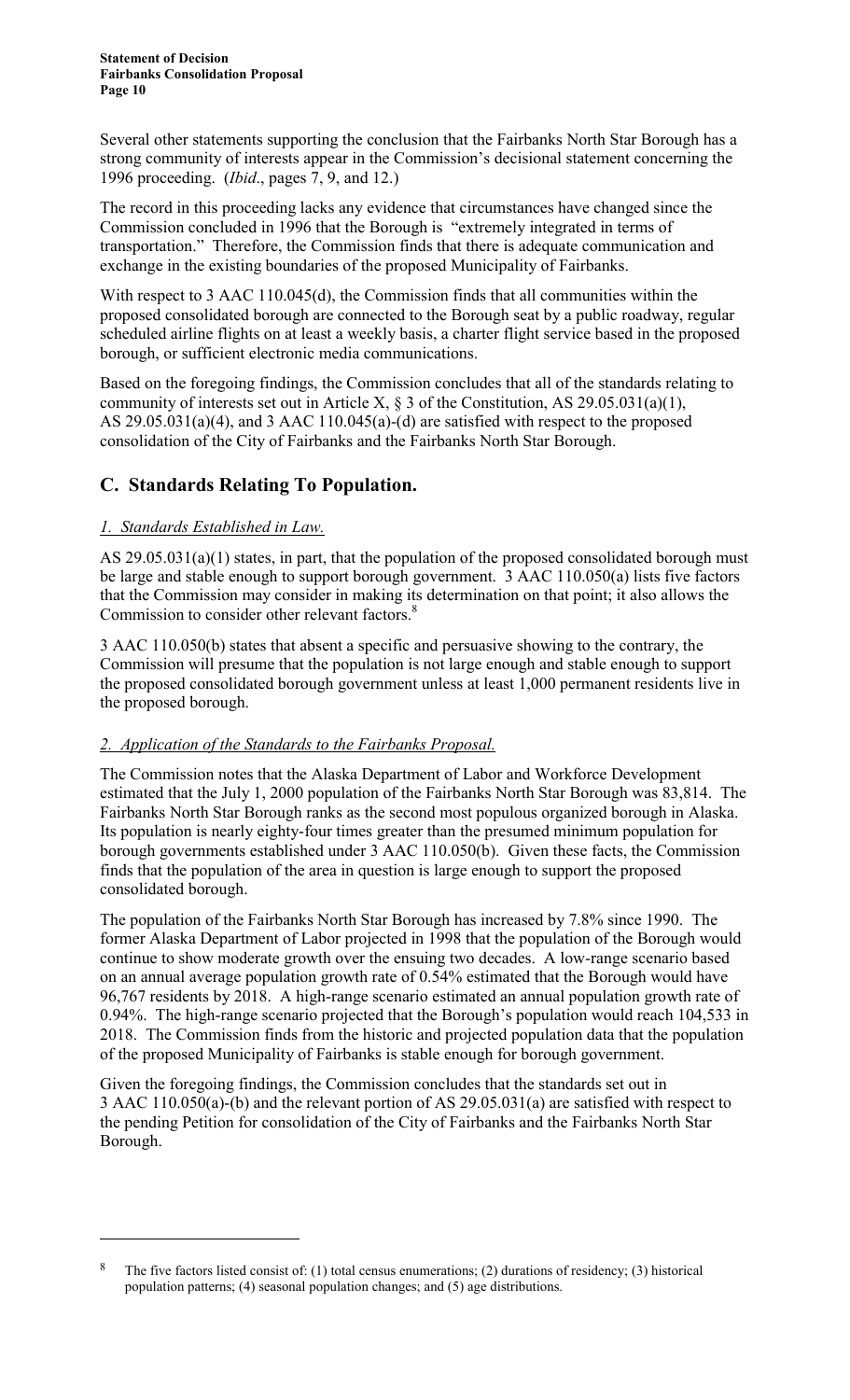# **D. Standards Relating to Boundaries.**

#### *1. Standards Established in Law.*

AS 29.05.031(a)(2) provides that the boundaries of the proposed consolidated borough must conform generally to natural geography and include all areas necessary for full development of municipal services. 3 AAC 110.060(a) is similar to, but more specific than, AS 29.05.031(a)(2). It directs the Commission to examine the region's capability to provide "essential borough services" on an "efficient, cost-effective level." 3 AAC 110.060(a) lists six factors that the Commission may consider in making its determination on that point; it also allows the Commission to consider other relevant factors.<sup>9</sup>

The term "essential borough services" is defined at 3 AAC 110.990(7) as follows:

"essential borough services" means those mandatory and discretionary activities and facilities that are determined by the Commission to be reasonably necessary to the territory and that cannot be provided more efficiently and more effectively either through some other agency or political subdivision of the state, or by the creation or modification of some other political subdivision of the state; "essential borough services" may include (A) assessing and collecting taxes; (B) providing primary and secondary education; (C) planning, platting, and land use regulation; and (D) other services that the Commission considers reasonably necessary to meet the borough governmental needs of the territory;

3 AAC 110.060(b) states that absent a specific and persuasive showing to the contrary, the Commission will not approve the proposed consolidated borough with boundaries extending beyond the model borough boundaries adopted by the Commission.

3 AAC 110.060(c) states that the proposed borough boundaries must conform to existing regional educational attendance area boundaries unless the Commission determines, after consultation with the Commissioner of the Department of Education and Early Development, that a territory of different size is better suited to the public interest in a full balance of the standards.

3 AAC 110.060(d) states that if the petition for consolidation describes boundaries overlapping the boundaries of an existing organized borough, the petition must also address and comply with all standards and procedures for detachment of the overlapping region from the existing organized borough.

#### *2. Application of the Standards to the Fairbanks Proposal.*

 $\overline{a}$ 

As the Commission noted with respect to the application of the community of interests standard in Section III B of this Decisional Statement, the boundaries of the Fairbanks North Star Borough have remained unchanged since 1983. The statutory standard for borough boundaries in place at that time was similar to the current AS 29.05.031(a)(2). History alone suggests the validity of the boundaries proposed here. No reason has been advanced in this proceeding to suggest that the boundaries are not appropriate to the specific purposes of the Petition. The Commission finds that these circumstances create a presumption that the statutory standard and 3 AAC 110.060(a), which interprets that statute and makes it more specific, are met.

The Commission notes that the Petition provides that the City of North Pole will retain its status as a home rule city government. The Commission views such to be a local political choice made by the Petitioners. There was little support during the consolidation proceedings to dissolve the City of North Pole as part of the pending consolidation proposal. The Commission notes that there is a recent precedent for approving a partial consolidation of local governments. The Commission's April 27, 2001 decision approving consolidation of the City of Ketchikan and the Ketchikan Gateway Borough allows the second class City of Saxman to retain its status as a second class city within the proposed consolidated borough.

<sup>9</sup> 3 AAC 110.060(a) states that the Commission will, in its discretion, consider relevant factors, including (1) land use and ownership patterns; (2) ethnicity and cultures; (3) population density patterns; (4) existing and reasonably anticipated transportation patterns and facilities; (5) natural geographical features and environmental factors; and (6) extraterritorial powers of boroughs.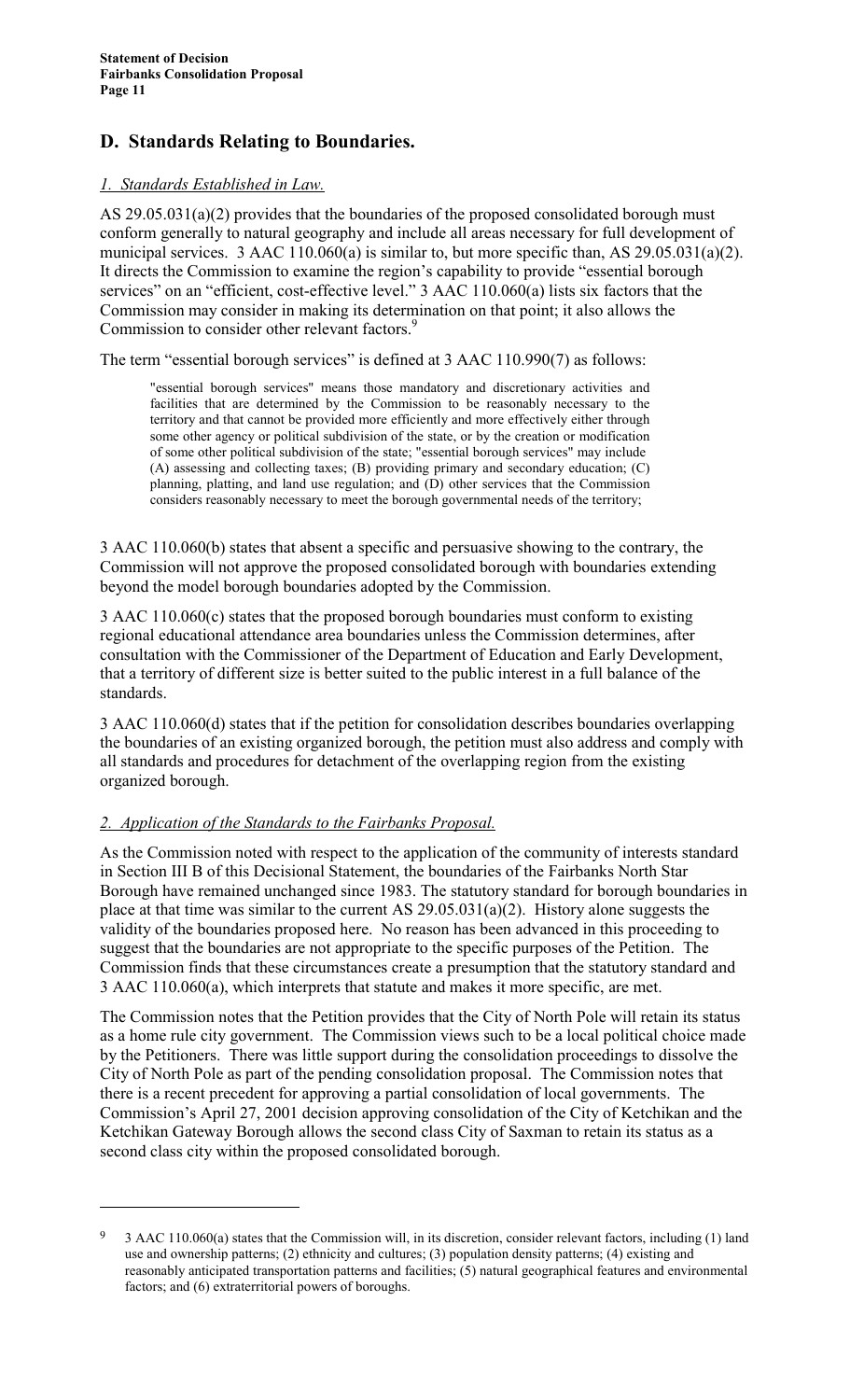The Commission notes further that it considered the standards set out in AS 29.05.031(a)(2) and 3 AAC 110.060(a) when the Commission defined model boundaries for the Fairbanks North Star Borough on October 8, 1990. 3 AAC 110.060(b) requires consideration of model borough boundaries in this instance. The boundaries proposed here do not extend to the entire area of the model borough boundaries. However, the Commission has previously taken the view that the lack of conformity to model borough boundaries is not an impediment to consolidation. The Commission applies the same reasoning here as it did with respect to both the 1998 proposal for consolidation of local governments in Haines and the recently approved proposal for consolidation of the City of Ketchikan and the Ketchikan Gateway Borough. In the case of the former, the Commission concluded as follows:

The existing boundaries of the Haines Borough do not conform to the model boundaries of the Haines Borough as established by the Local Boundary Commission on May 8, 1992. The latter includes Klukwan and the City of Skagway. However, the Haines Borough is not the only organized borough in Alaska whose corporate boundaries do not conform to its model boundaries as defined by the Commission. Others consist of the Ketchikan Gateway Borough, the City and Borough of Juneau, the Denali Borough, and the Fairbanks North Star Borough.

Additionally, there have been instances in which the Commission has approved petitions for borough incorporation and annexation with boundaries not fully extending to the model boundaries for the respective borough. In 1990, the Commission approved incorporation of the Denali Borough with boundaries not extending to full limits of its model boundaries. Additionally, the Commission approved annexation to the City and Borough of Juneau in 1990 without compelling the inclusion of all territory within its model boundaries.

The Commission finds that consolidation is a highly favorable development with respect to local government in Haines. The positive direction resulting from consolidation is more than sufficient to overcome shortcomings with respect to the model boundaries of the Haines Borough. In other words, the Commission recognizes that ideal municipal boundaries and governmental structure are goals which may not be achieved in the near future, but toward which progress may be attained incrementally over time.

Any proposal to modify the boundaries of the Haines Borough in conjunction with the consolidation effort would be procedurally cumbersome. The issue of consolidation involves an areawide election among the residents of the Haines Borough whereas annexation would require either legislative review or a separate election just in the territory proposed for annexation. It is also apparent that any proposal to expand the boundaries of the Haines Borough would likely be controversial and involve existing communities whose residents have not yet requested extension of borough boundaries into their communities.

(Local Boundary Commission, *Statement of Decision in the Matter of the March 31, 1998 Petition for Consolidation of the City of Haines and the Haines Borough*, August 21, 1998, p. 13.)

3 AAC 110.060(c) establishes a rebuttable presumption that proposed new boroughs will conform to existing regional educational attendance area boundaries. This provision is inapplicable to the pending consolidation proposal since the territory proposed for consolidation is entirely within an organized borough. The Commission reached the same conclusion with respect to the 1998 Haines consolidation proposal and the recently approved proposal for consolidation of the City of Ketchikan and the Ketchikan Gateway Borough, both of which exhibited similar characteristics concerning this particular standard.

3 AAC 110.060(d) provides that if a borough proposal describes boundaries overlapping the boundaries of an existing borough, the Commission must address the overlapping area in the context of the detachment standards. The Commission finds that there is no overlapping area in this instance.

Based on the foregoing findings, the Commission concludes that the boundary standards set out in AS  $29.05.031(a)(2)$  and 3 AAC 110.060(a)-(d) are satisfied with respect to the pending proposal for consolidation of the City of Fairbanks and the Fairbanks North Star Borough.

## **E. Standards Relating to Resources.**

## *1. Standards Established in Law.*

AS 29.05.031(a)(3) states that the economy of the proposed consolidated borough must contain the human and financial resources necessary to provide municipal services. That statutory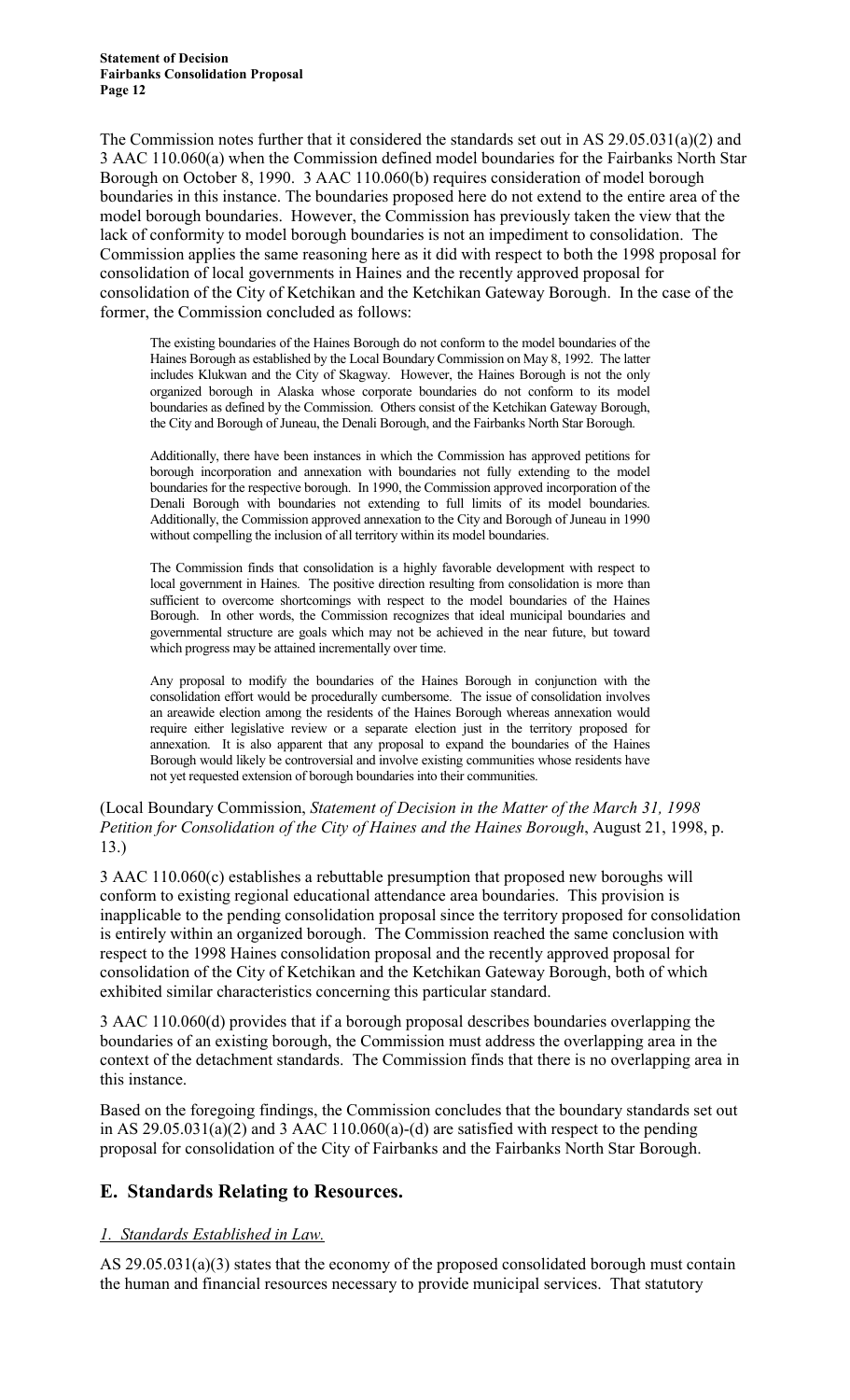$\overline{a}$ 

standard provides that consideration must be given to land use, property values, total economic base, total personal income, resource and commercial development, anticipated functions, expenses, and income of the proposed consolidated borough.

3 AAC 110.055 is similar to, but more specific than, AS 29.05.031(a)(3). It focuses on the human and financial resources necessary to provide "essential borough services" (defined in the discussion of the prior standard) on an "efficient, cost-effective level." It allows consideration of the same eight standards that are listed under AS 29.05.031(a)(3), but adds four discretionary factors and allows the Commission to consider other relevant factors.<sup>10</sup>

#### *2. Application of the Standards to the Fairbanks Proposal.*

Certain of the respondents in this proceeding contested whether the Petition satisfied the resources standard.

History alone – the long performance of both the Fairbanks North Star Borough and the City of Fairbanks – offers clear evidence that the area in question has adequate financial resources to meet the standard.

The Fairbanks North Star Borough ranks twelfth among the sixteen organized boroughs in Alaska in terms of per capita value of taxable property. At \$57,782, the per capita value of taxable property in the Borough is 14.4% below the median figure for all organized boroughs in Alaska and is slightly below that of Anchorage. In light of the relatively minor changes proposed in the Petition with regard to the functions and services that would be provided in the consolidated borough, the Commission finds that the assessed valuation is adequate to support those services.

The Commission notes that the average per capita income of borough residents is slightly below the State average. In 1998, per capita personal income in Alaska's sixteen organized boroughs ranged from a high of \$43,439 to a low of \$18,419. The median figure for Alaska's sixteen organized boroughs was \$27,916. The 1998 per capita personal income of the Fairbanks North Star Borough was \$25,341.

The Commission notes that the area within the proposed consolidated borough has a diverse economic base.

Questions were raised about how well the original Petition addressed financial issues and the adequacy and suitability of the proposed consolidated borough budget. The information in the Petitioners' Reply Brief, particularly the materials prepared by Judith A. Slajer, added a good deal of credibility to the Petition with respect to the ability of the proposed consolidated borough to fund services.

The Commission does not take the view that the Petition must perpetuate the status quo (i.e., the precise current level of services or the manner in which those services are funded). There are some minor adjustments and minor glitches that were called to the attention of the Commission concerning bed tax allocation and economic development. Those concerns can be remedied through amendments recommended by DCED.

Beyond that, of course, exactly what services are provided and how they are funded is a political question to be settled by the local citizens and its governing bodies. The obligation of the Petition is to show that there are adequate human and financial resources and that there is a capability to provide the type of services and the scale of services that are proposed in the Petition.

<sup>&</sup>lt;sup>10</sup> 3 AAC 110.055 states in that regard as follows (words or derivations of words used in AS 29.05.031(a)(3) are italicized to facilitate a comparison of the factors to be considered that are listed in the statutes). The Commission will, in its discretion, consider relevant factors, including (1) the reasonably *anticipated functions* of the proposed borough; (2) the reasonably *anticipated expenses* of the proposed borough; (3) the reasonably *anticipated income of the proposed borough*, and its ability to collect revenue; (4) the feasibility and plausibility of the anticipated operating budget through the third full fiscal year of operation; (5) the *economic base* of the proposed borough; (6) *property valuations*; (7) *land use*; (8) existing and reasonably anticipated industrial, *commercial, and resource development*; (9) *personal income* of residents; (10) the need for and availability of employable skilled and unskilled people; and (11) the reasonably predictable level of commitment and interest of the population in sustaining a municipal corporation.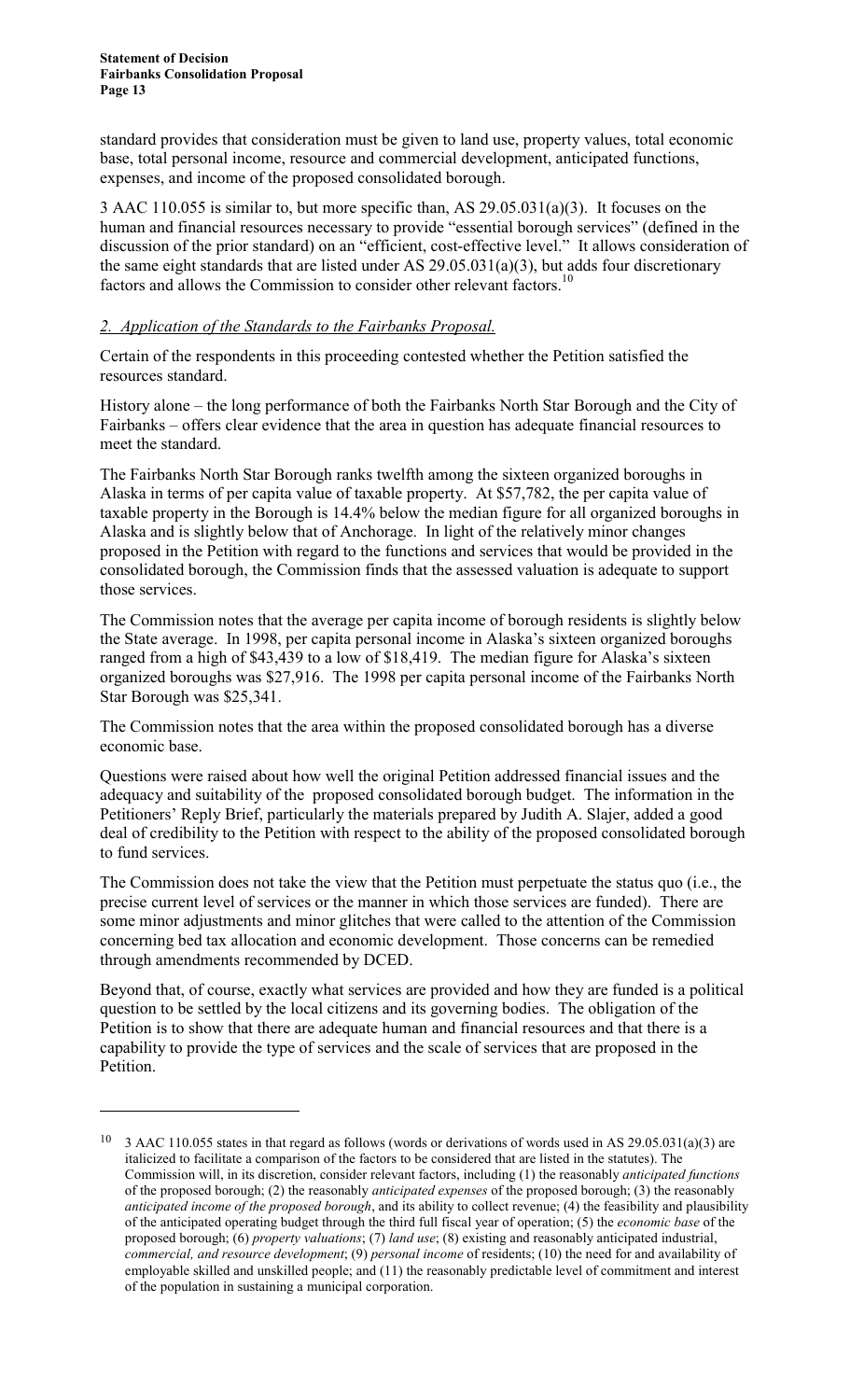Two factors listed in 3 AAC 110.055 relate to the human resources aspect of the standard at issue. The first concerns whether there is a sufficient availability of employable people to provide essential borough services. The second factor relates to the commitment and interest of the population in sustaining a borough government. Given that the Fairbanks North Star Borough has successfully operated for more than thirty-seven years and that the City of Fairbanks has operated effectively for ninety-eight years, the Commission finds that local residents have both the human resources and commitment to operate a consolidated borough government.

With regard to the human resources, the Fairbanks North Star Borough has a substantial population. It is home to the prime campus of the University of Alaska. The Borough and its residents have played a major roll in significant economic development in the past. They anticipate continuing to do so in the future.

Beyond the specific considerations noted here, DCED's analysis and conclusions in its Preliminary Report and Final Report offered additional evidence demonstrating satisfaction of the resources standard.

Based on the foregoing findings, the Commission concludes that the resources standards set out in AS 29.05.031(a)(3) and 3 AAC 110.055 are satisfied with respect to the pending Petition for consolidation of the City of Fairbanks and the Fairbanks North Star Borough.

# **F. Standards Relating to Permissible Borough Classifications.**

#### *1. Standards Established in Law.*

AS 29.06.090(a) states that two or more municipalities may consolidate to form a single general law or home rule municipality, except a third class borough may not be formed through consolidation.

#### *2. Application of the Standards to the Fairbanks Proposal.*

The Petitioners have proposed the creation of a new second class borough. Based on that simple fact, it is evident that the standard set out in AS 29.06.090(a) concerning permissible borough classifications is satisfied by the pending proposal.

# **G. Standards Relating to Civil and Political Rights.**

## *1. Standards Established in Law.*

3 AAC 110.910 states that a petition will not be approved by the Commission if the effect of the proposed change denies any person the enjoyment of any civil or political right, including voting rights, because of race, color, creed, sex, or national origin.

The Federal Voting Rights Act of 1965, codified as amended at 42 U.S.C. Section 1973, prohibits political subdivisions from imposing or applying voting qualifications; prerequisites to voting; or standards, practices, or procedures to deny or abridge the right to vote on account of race or color or because a person is a member of a language minority group.

#### *2. Application of the Standards to the Fairbanks Proposal.*

Consolidation will result in the dissolution of the Fairbanks North Star Borough. A new consolidated borough government will be formed in its place. The Commission notes that the composition of the proposed new borough's governing body (an eleven-member assembly) and its form of representation (election of assembly members at large by voters throughout the borough) is identical to the current composition and form of representation of the Assembly of the Fairbanks North Star Borough.

Consolidation will also result in the dissolution of the City of Fairbanks. Unlike the Borough, however, the City of Fairbanks will not be reconstituted in a form that has a governing body. Currently, a mayor and six-member city council govern the City of Fairbanks. The Commission underscores the fact that there is no guarantee or expectation that Alaskans will have multiple local governments to serve and represent them. In fact, Article X, § 1 of Alaska's Constitution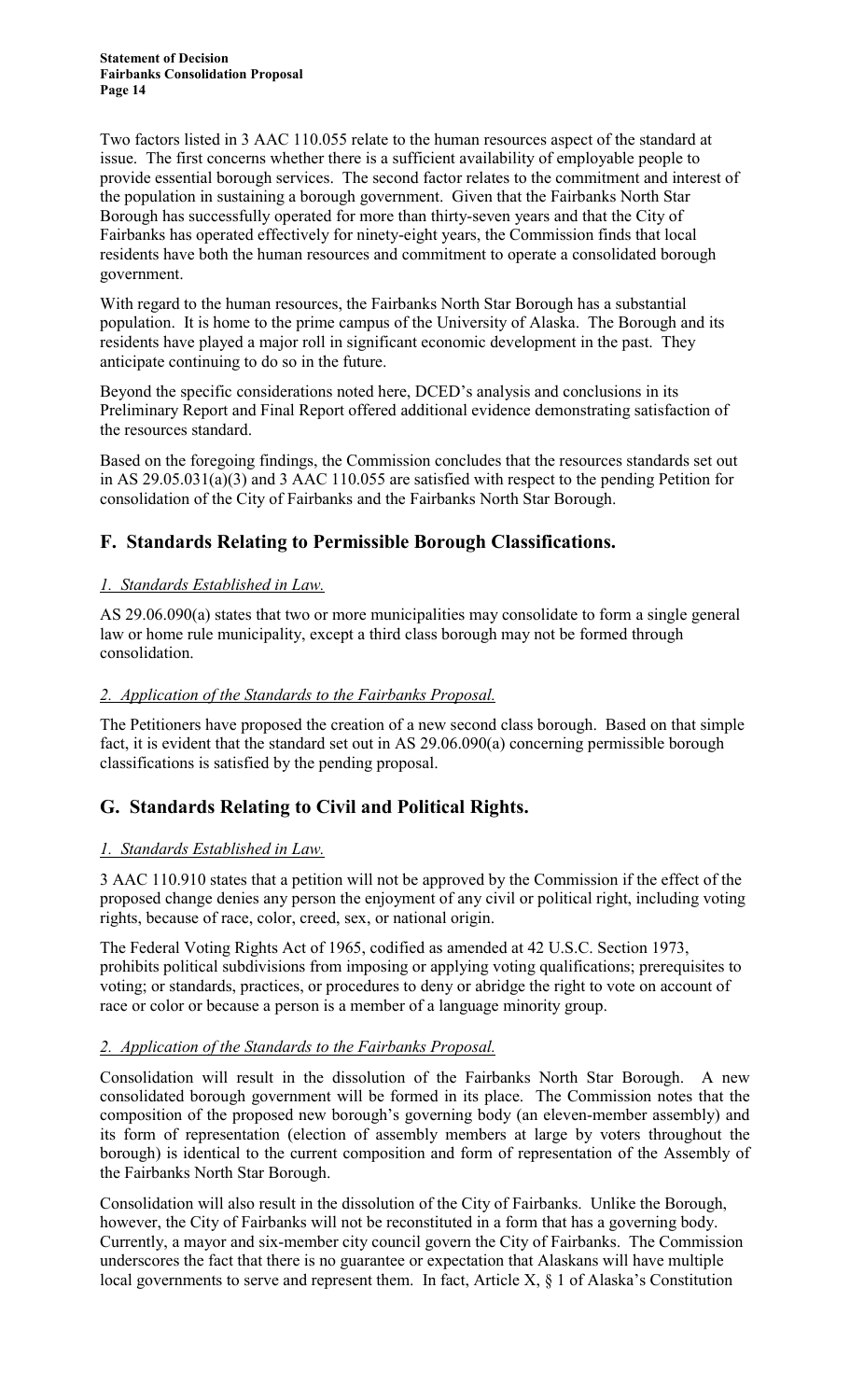encourages consolidation of local governments. The Commission finds, therefore, that the dissolution of the City of Fairbanks and the elimination of seven elective positions is not pertinent with regard to this standard.

The Commission finds that there has been no assertion in this proceeding that the Petition will deny any civil or political right to any party for any of those reasons enumerated in the law.

Given the foregoing findings, the Commission concludes that no voting qualifications, prerequisites to voting, standards, practices, or procedures will be applied as a result of the proposed consolidation which would deny or abridge the right to vote on account of race or color or because a person is a member of a language minority group. The Commission concludes further that the proposed consolidation will not deny any person the enjoyment of any civil or political right, including voting rights, because of race, color, creed, sex, or national origin. Thus, the standards set forth in 42 U.S.C. Section 1973 and 3 AAC 110.910 are served by the proposal to consolidate the City of Fairbanks and the Fairbanks North Star Borough.

# **H. Standards Relating to Transition.**

#### *1. Standards Established in Law.*

3 AAC 110.900(a) states that a petition for borough consolidation must include a practical plan to demonstrate intent and capability of the consolidated borough to extend essential borough services in the shortest practicable time after the effective date of consolidation.

3 AAC 110.900(b) states that a petition for borough consolidation must include a practical plan for the assumption of all relevant and appropriate powers, duties, rights, and functions presently exercised by the existing city and borough. The plan must be prepared in consultation with the officials of each existing borough and city, and must be designed to effect an orderly, efficient, and economical transfer within the shortest practicable time, not to exceed two years after the effective date of the consolidation.

3 AAC 110.900(c) states that a petition for consolidation must include a practical plan for the transfer and integration of all relevant and appropriate assets and liabilities of the existing borough and cities to be consolidated. The plan must be prepared in consultation with the officials of each existing borough and city to be consolidated, and must be designed to effect an orderly, efficient, and economical transfer within the shortest practicable time, not to exceed two years after the date of consolidation. The plan must specifically address procedures that ensure that the transfer and integration occurs without loss of value in assets, loss of credit reputation, or a reduced bond rating for liabilities.

3 AAC 110.900(d) states that before approving a proposed change, the Commission will, in its discretion, require that the affected borough and cities execute an agreement prescribed or approved by the Commission for the assumption of powers, duties, rights, and functions, and for the transfer and integration of assets and liabilities.

#### *2. Application of the Standards to the Fairbanks Proposal.*

By its very nature, consolidation of Alaska's second-most populous borough government with the most populous city government in the state will likely present a broad range of challenges and complications. Consider, for example, the following portrayal of the transition to a unified municipal government in Anchorage. The account was written two years after voters approved the restructuring of local government:

> It is fair to characterize the post-unification period as starting with chaos, and working on through sorting out, resolution, and the onset of institutionalization. The pluses, which worked in the favor of the officials responsible for getting the new government going, included a well-conceived Charter that provided guidelines without unnecessary details and a group of competent, dedicated officials. The minuses included the inability or unwillingness of some employees and officials to accept the new structure or the officials responsible for it.

(See: Paul H. Wangness, *A History of the Unification of the City of Anchorage and the Greater Anchorage Area Borough,* August 1977, p. 83.)

Twenty-five years ago, officials of the newly formed Municipality of Anchorage confronted challenges that were similar to those that would be faced by officials of the proposed Municipality of Fairbanks. For example, while officials of the Municipality of Fairbanks would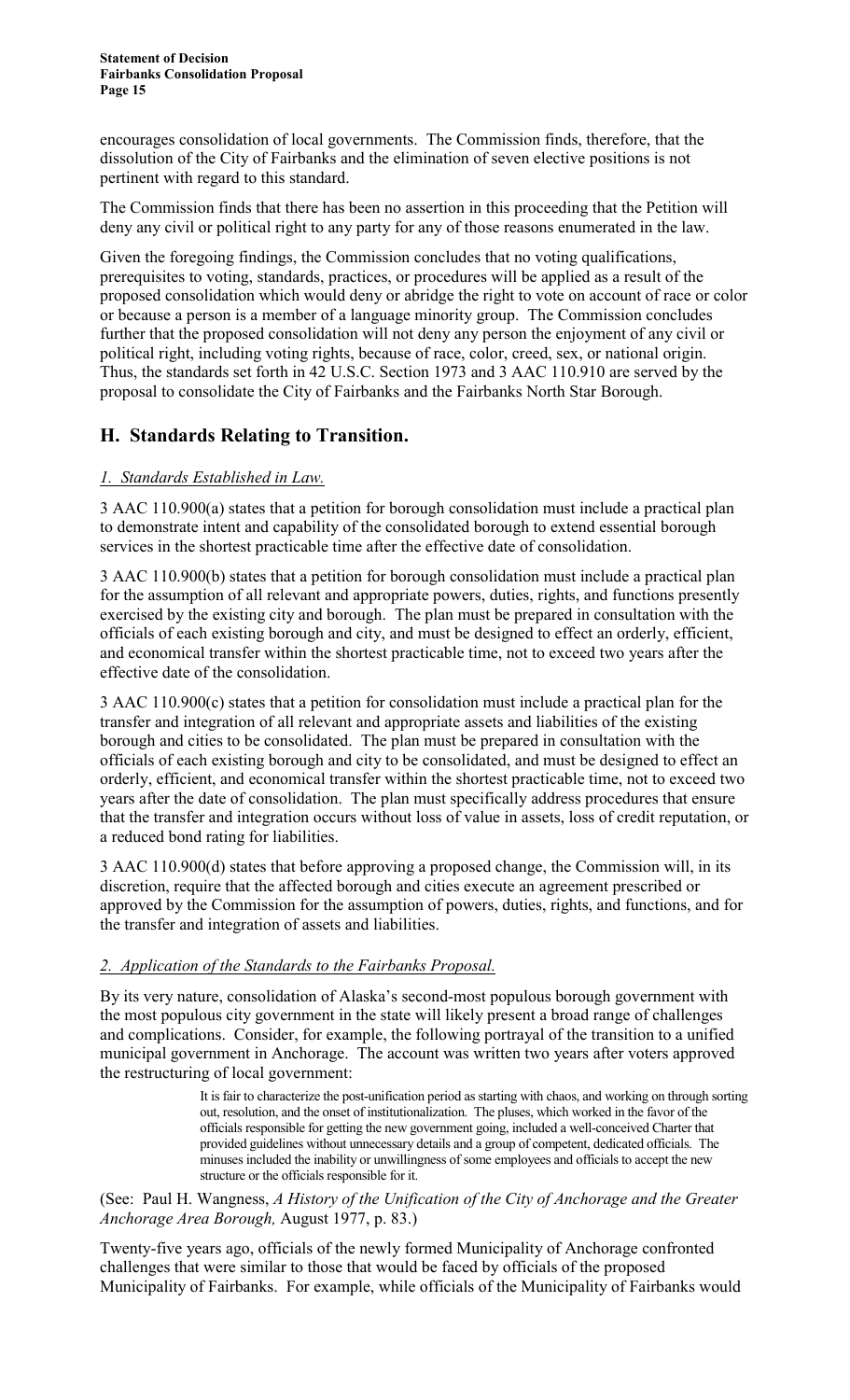$\overline{a}$ 

have to administer eight different collective bargaining agreements, officials of the Municipality of Anchorage had to deal with nine different labor agreements and "17 major items and 40 minor items of conflict concerning pay, fringes, etc." *Ibid.,* p. 91. They also had to integrate municipal ordinances.

While transition to a unified municipal government in Anchorage was not easy, there is a strong sense among current and former officials of the Municipality of Anchorage, as well as those with the City and Borough of Juneau, and the City and Borough of Sitka that overcoming the difficulties of unification was worth the effort because it has resulted in a superior form of local government.11

The Petition includes a nine-page transition plan. This transition plan notes that AS 29.06.150 provides that the proposed municipality will succeed to all powers, duties, rights, assets and liabilities of the municipalities to be dissolved by consolidation. Additionally, it notes that AS 29.06.160 provides that the ordinances, resolutions, regulations, procedures and orders of the municipalities dissolved through consolidation remain in force in their respective territories until superseded by the action of the new municipality.

The transition plan notes that the Petitioners consulted officials of the City of Fairbanks and the Fairbanks North Star Borough. The record indicates that the Borough offered a number of comments concerning a draft transition plan in August 1998.

The transition plan also reiterates and summarizes other parts of the Petition describing the nature of proposed consolidated borough (e.g., areawide, nonareawide, and service area functions). It also makes general observations about the effects of the proposed consolidation on employees and the organization of the proposed new government.

The transition plan calls for the City of Fairbanks permanent fund to be established as a trust fund for the benefit of and use by the proposed new City Service Area. It is the Commission's view that AS 29.06.150(b) would grant or transfer to the Municipality of Fairbanks *for the area within the City Service Area* all rights, powers, duties, assets, and liabilities of the former City of Fairbanks. The grant or transfer of such assets would include, but not be limited to, the City of Fairbanks Permanent Fund and the so-called "Techite Pipe proceeds" which are to be used exclusively for the benefit of the City Service Area. Additionally, the grant or transfer of such powers includes the authority to levy within the City Service Area the 5% alcohol tax and 8% tobacco tax of the former City of Fairbanks for the exclusive benefit of the City Service Area.

Moreover, AS 29.06.160 provides that all ordinances, resolutions, regulations, procedures, and orders of the former City of Fairbanks shall be maintained in full force and effect by the Municipality of Fairbanks within the City Service Area (to the extent that they do not conflict with provisions in the approved consolidation Petition). The binding provisions would include, but not be limited to the terms of Section 8.8 of the Home Rule Charter of the former City of Fairbanks providing for the City of Fairbanks Permanent Fund.

The Commission's view concerning the allocation of assets of the former City of Fairbanks is consistent with the express or implicit provisions of State law that provide for the allocation of borough assets, including revenues and other property, on the basis of areawide, nonareawide, and service area jurisdictional interests. Examples of such are found in AS 20.35.110, AS 29.35.340(a), AS 29.45.010(a), AS 29.47.440(a), AS 29.47.450, AS 29.60.050(a), and 3 AAC 130.052.

While the transition plan presented with the Petition does indeed contain certain minor errors as cited by the Fairbanks North Star Borough, the Commission considers the errors to be of no overriding consequence.

A principal purpose for the requirement for a transition plan is to demonstrate a reasonable certainty that there is both intent and capability to provide essential services. [3 AAC 110.900(a)] The requirement for a transition plan applies to every action that comes before the Local Boundary Commission. In addition to consolidations, these include municipal

<sup>&</sup>lt;sup>11</sup> This conclusion is based on anecdotal accounts offered by DCED attributed to individuals including Vic Fischer, former Anchorage Mayor George Sullivan, former State Senator and former Anchorage Assembly member Arliss Sturgulewski, former Juneau Assembly member and former Juneau Attorney Lee Sharp, former Juneau Mayors Ernie Polley and Ginny Chitwood, Former Juneau Charter Commissioner Mike Grummett, former Greater Juneau Borough Attorney Billy G. Berrier, and former Sitka Mayor John Dapcevich.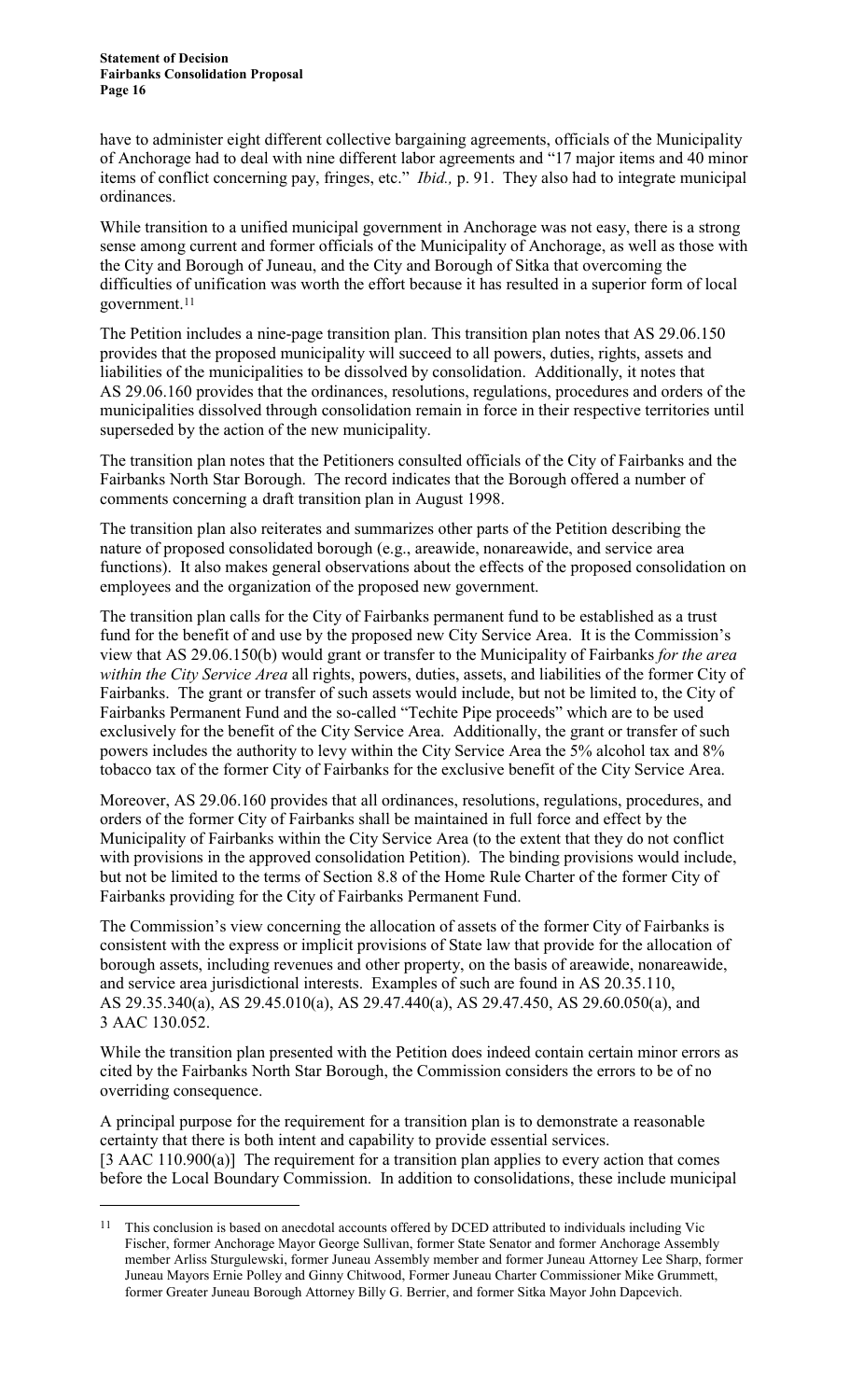incorporations, annexations, detachments, mergers, dissolutions, and city reclassifications. In certain instances, transition plans take on greater significance (e.g., unorganized areas in which there is no clearly demonstrated history of providing services, or cases where a local government is proposed to be dissolved and details must be carefully set out for provision of future services and distribution of assets and liabilities). There are several factors that make a transition plan less critical in this particular instance. These include the size and maturity of the community and region involved, the substantial capacity of the local governments involved, and the limited nature of the changes that would result from consolidation.

Based on the foregoing, the Commission concludes that the standards relating to transition set forth in 3 AAC 110.900(a)-(d) are satisfied with respect to the pending Petition.

# **I. Standards Relating to Maximum Local Self-Government.**

#### *1. Standards Established in Law.*

Article X, § 1 of Alaska's Constitution states, in part, that, "The purpose of this article (Alaska's constitutional article on Local Government) is to provide for maximum local self-government."

#### *2. Application of the Standards to the Fairbanks Proposal.*

The Commission finds that, as a general rule, maximum local self-government is achieved first and foremost through the extension of city or borough government to a previously unincorporated area. The creation of a city or borough government in an unincorporated area establishes a political and a legal system which, to the maximum extent possible, allows local residents the flexibility to choose an appropriate structure of local government so they can handle local affairs in the manner that they see fit. Local residents have a variety of choices available to them. Those choices include home rule municipalities with very liberal powers, general law municipalities with liberal powers, and even home rule municipalities with restrictions pursuant to their own charters.

Alaska's Constitution and statutes provide tremendous flexibility and encourage creativity on the part of local residents as to the manner in which they fashion their local government.

Because the City of Fairbanks incorporated in 1903 and the City of North Pole incorporated in 1953, residents of those areas had structures in place at the time of statehood that served the constitutional principle of maximum local self-government. In January 1964, the Fairbanks North Star Borough was incorporated, creating overlapping structures for maximum local selfgovernment within the City of Fairbanks and the City of North Pole.

The Constitutional Convention delegates envisioned that home rule would provide the most autonomous form of local self-government as local residents may elect. However, as carefully outlined by DCED in its reports in this matter, the judiciary and legislature in Alaska have eroded aspects of the powers of home rule municipalities as compared to the vision of the Constitutional Convention delegates. In contrast, the judiciary and legislature have significantly enhanced the powers of general law municipalities in Alaska. Today, general law municipalities can reasonably be described as having home rule-like powers.

Moreover, the "maximum local self-government clause" of Article X, § 1 of the State Constitution does not necessarily create a presumption or preference for home rule government. The Commission finds no pervasive authority in State law for such a proposition.

Both types of local governments – home rule and general law – are allowed in Alaska. Residents of the City of Fairbanks receive essential services from both forms of government (home rule and general law), and seem to be content with either. The Petitioners' decision to propose a second class consolidated borough is reasonable on the grounds that citizens of the greater Fairbanks area are likely to prefer to deal with any proposal to adopt a home rule charter through democratically-elected representatives.

In this particular case, the Petition bore the signatures of more than 4,000 qualified voters of the City of Fairbanks and the Fairbanks North Star Borough. It was presented to the Local Boundary Commission with its own version of a consolidated government for the Fairbanks area. The Commission concludes that the Petition easily meets the maximum local self-government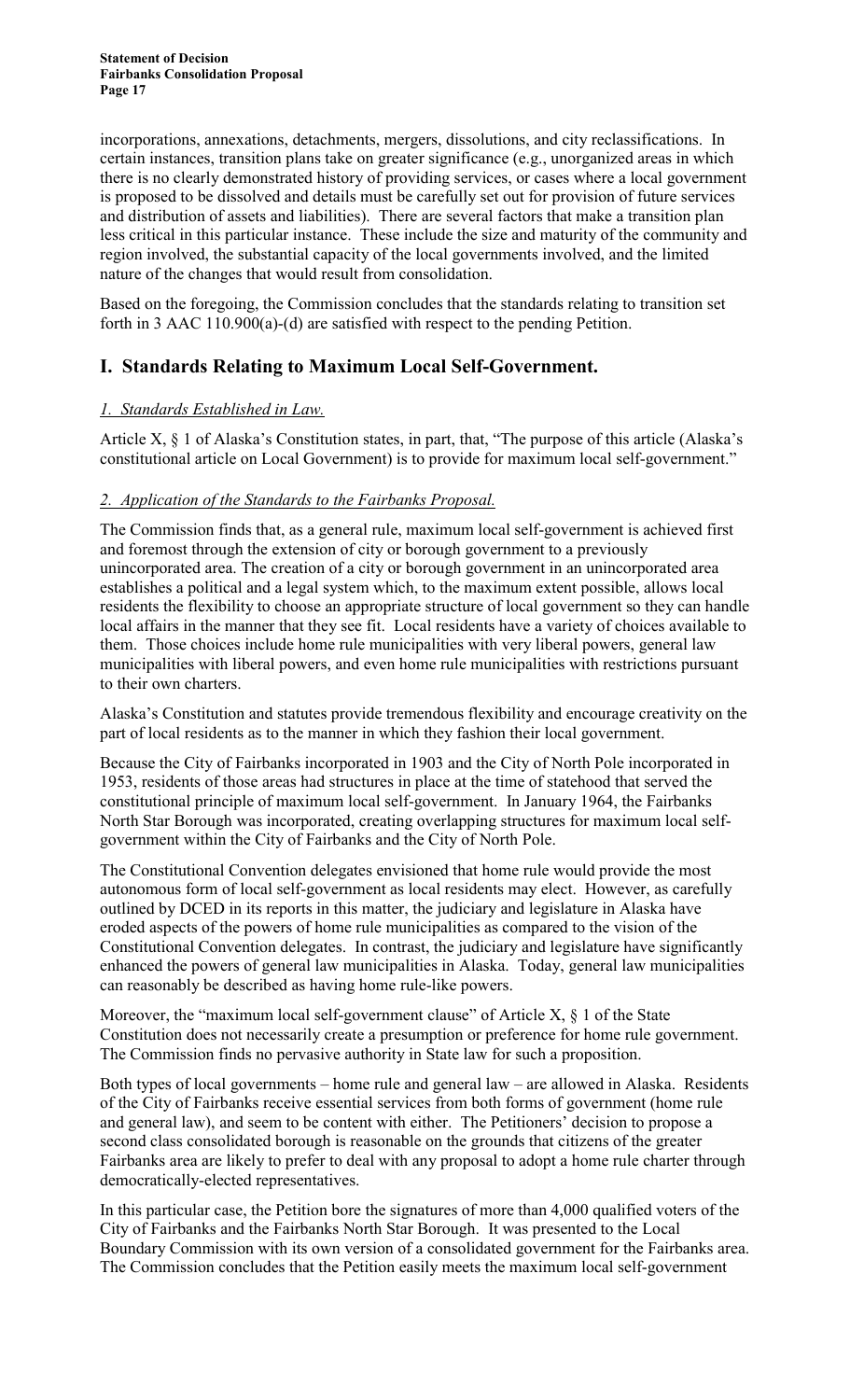standards of Article X, § 1 because it provides for, at least in the judgment of those who signed the Petition, the kind of local government that will meet the needs of Fairbanks residents.

Certain of the respondents in the proceeding expressed the view that residents of the City of Fairbanks would suffer some diminution of maximum local self-government if they would become part of a larger electorate rather than retaining access to a city government in which they alone voted. The provisions of Article X,  $\S$  1 discourage the proliferation of compact local governments. Maximum local self-government is not a matter of jurisdictional area. Instead, it is a matter of local residents having access to local government and an optionally broad range of powers to pursue local government as they wish.

Given the foregoing finding, the Commission concludes that the Petition serves the principle of maximum local self-government set out in Article X, § 1 of Alaska's Constitution.

## **J. Standards Established in Law Relating to Minimum of Local Governments.**

#### *1. Standards Established in Law.*

Article X, § 1 of Alaska's Constitution states, in part, that, "The purpose of this article (Alaska's constitutional article on Local Government) is to provide for . . . a minimum of local government units."

#### *2. Application of the Standards to the Fairbanks Proposal.*

The Commission notes that in the context of Article X,  $\S$  1 of Alaska's Constitution, the phrase "local government unit" has been construed by the Alaska Supreme Court to include borough service areas. (*See Keane v. Local Boundary Commission*, 893 P.2d 1239, 1243 [Alaska 1995].) Moreover, Vic Fischer, an expert in Alaska local government and a former Constitutional Convention delegate, also construes borough service areas to be local government units in the context of Article X, §§ 1 and 5. (See *Final Report to the Local Boundary Commission Regarding the City of Haines' Petition to Annex 6.5 Square Miles, Department of Community* and Regional Affairs, October 1997.)

The Commission stresses, however, that borough service areas are very distinct from city and borough governments. A borough service area is not a municipal government in any sense. In fact, it is not an entity. A service area has no capacity to sue or be sued. It lacks legislative powers, executive powers, and the power to tax. A borough service area is merely a defined area of a borough in which the borough government exercises different powers or provides different levels of service as compared to other parts of the borough.

With that in mind, the Commission notes that the pending consolidation proposal seeks to dissolve two existing local government units (City of Fairbanks and Fairbanks North Star Borough) and also seeks to create two new local government units (Municipality of Fairbanks and the City Service Area). Arithmetically, the consolidation proposal neither increases nor decreases the number of local government units serving the greater Fairbanks area.

As applied in this instance, the question becomes, whether by reorganizing the City of Fairbanks as a service area within a consolidated borough, the constitutional policy favoring a minimum of local governmental units and taxing jurisdictions is furthered.

Certain of the respondents asserted that the Petition merely proposes a change in form and not a change in the number of local governmental units (i.e., the Petition merely substitutes one local governmental unit for another). The Commission does not concur.

The Petition proposes to reduce the number of local governments that operate in the affected area from two to one. The most pertinent feature of the Petition concerning this standard is that two large and populous municipalities – two taxing and legislative jurisdictions – are reduced to one. As noted, a service area does not have same status, powers, or standing as a municipal government. One way to make the point is to consider the converse. The Fairbanks North Star Borough has 117 service areas. The respondents' arguments would give credit to the notion that a borough with 117 cities within it would provide for a minimum of local governments equal to the status quo.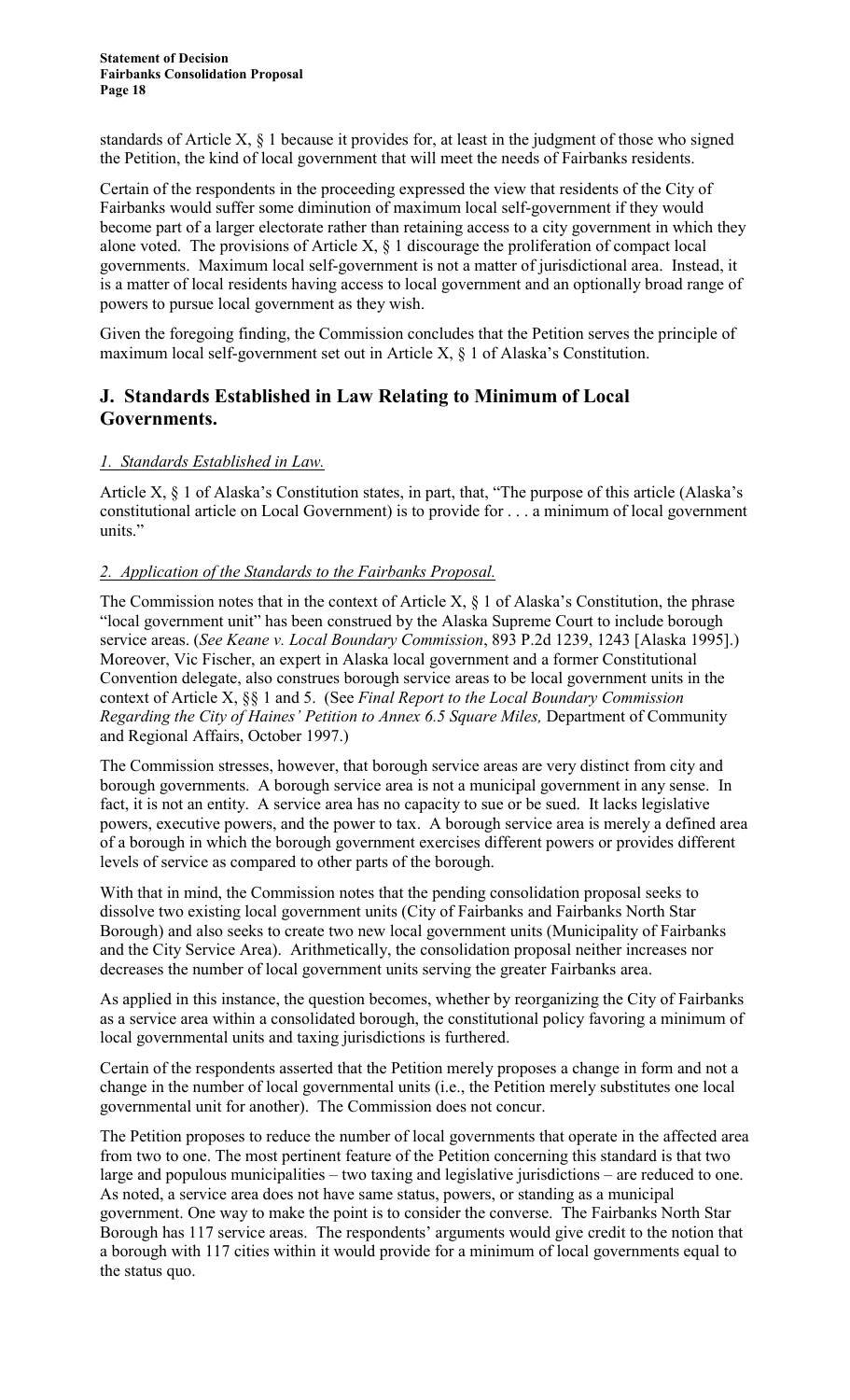The Commission finds that there is a preference in Article  $X$ ,  $\S$  1 for the gradual elimination of cities within boroughs. The Committee on Local Government at the Constitutional Convention considered a borough encompassing no city governments to be the ideal structure of municipal government in Alaska. The fact that new service areas are likely to be created in city-borough consolidations does not conflict with the minimum local governments clause of Article  $X$ ,  $\S$  1.

In 1971, the Alaska Supreme Court concluded that unification of local governments serves the minimum of local governments clause in Article  $X$ ,  $\S$  1. The ruling stemmed from a challenge by the former home rule City of Douglas regarding the unification of local governments in the greater Juneau area. While "unification" is technically distinct from "consolidation", both result in the reduction of the number of local governments. When the City of Juneau and the City of Douglas were abolished through unification in 1970, each was reconstituted as a separate urban service area with boundaries identical to the respective former cities. Therefore, the Court's holding in that case that "[u]nification is consistent with the purpose expressed in article X, section 1 of minimizing the number of local government units" is relevant and applicable to the instant consolidation proposal. (*City of Douglas v. City and Borough of Juneau,* 484 P.2d 1040, 1044 [Alaska 1971].)

Lastly, the Commission notes that Vic Fischer was retained by the Ketchikan Gateway Borough to review the recently approved Ketchikan consolidation proposal. In that case, consolidation would dissolve two existing local government units (City of Ketchikan and Ketchikan Gateway Borough) and create four new local government units (Municipality of Ketchikan, Ketchikan Service Area, Greater Ketchikan EMS Service Area, and Shoreline Service Area). Arithmetically, the Ketchikan consolidation proposal increases the number of local government units serving the greater Ketchikan area. However, Mr. Fischer concluded that the Ketchikan consolidation proposal "meets the constitutional goal of maximizing self-government while *minimizing the number of government units*." In that proceeding, the Commission found Mr. Fischer's judgment on this issue to be noteworthy and concurred with his position.

Given the foregoing findings, the Commission concludes that the Petition serves the minimum of local governments principle set out in Article X, § 1 of Alaska's Constitution.

## **K. Standards Concerning Constitutional Preference – City vs. Service Area.**

#### *1. Standards Established in Law.*

Article X, § 5 of Alaska's Constitution states that a new service area shall not be established if, consistent with the purposes of this article, the new service can be provided by an existing service area, by incorporation as a city, or by annexation to a city.

AS 29.35.450(b) states that a new service area may not be established if, consistent with the purposes of Article X of the state constitution, "the new service can be provided by an existing service area, by annexation to a city, or by incorporation as a city."

#### *2. Application of the Standards to the Fairbanks Proposal.*

The Petition, in effect, proposes to dissolve the City of Fairbanks and reconstitute it as the City Service Area. On its face, Article X,  $\S$  5 of the Constitution and AS 29.35.450(b) seem to suggest a preference for avoiding the creation of service areas where there is an existing city. In ordinary circumstances, that is a plausible reading. However, in the case of municipal consolidation, Article X, § 5 and AS 29.35.450(b) must be considered in the context of Article X, Section 1 and the facts of the Petition.

The Commission finds in this case that there is a plausible basis for the creation of new service areas as a way to flexibly meet the service needs of the residents of the consolidated borough. Moreover, the Commission finds that Article X,  $\S$  5 and AS 29.35.450(b) favor a structure that is "consistent with the purposes" of Article X,  $\S$  1. In this context, Article X,  $\S$  1 encourages a minimum of local government units. The Commission concluded with respect to the preceding standard that the Fairbanks consolidation proposal serves the minimum of local government units clause in Article X, § 1 of Alaska's Constitution.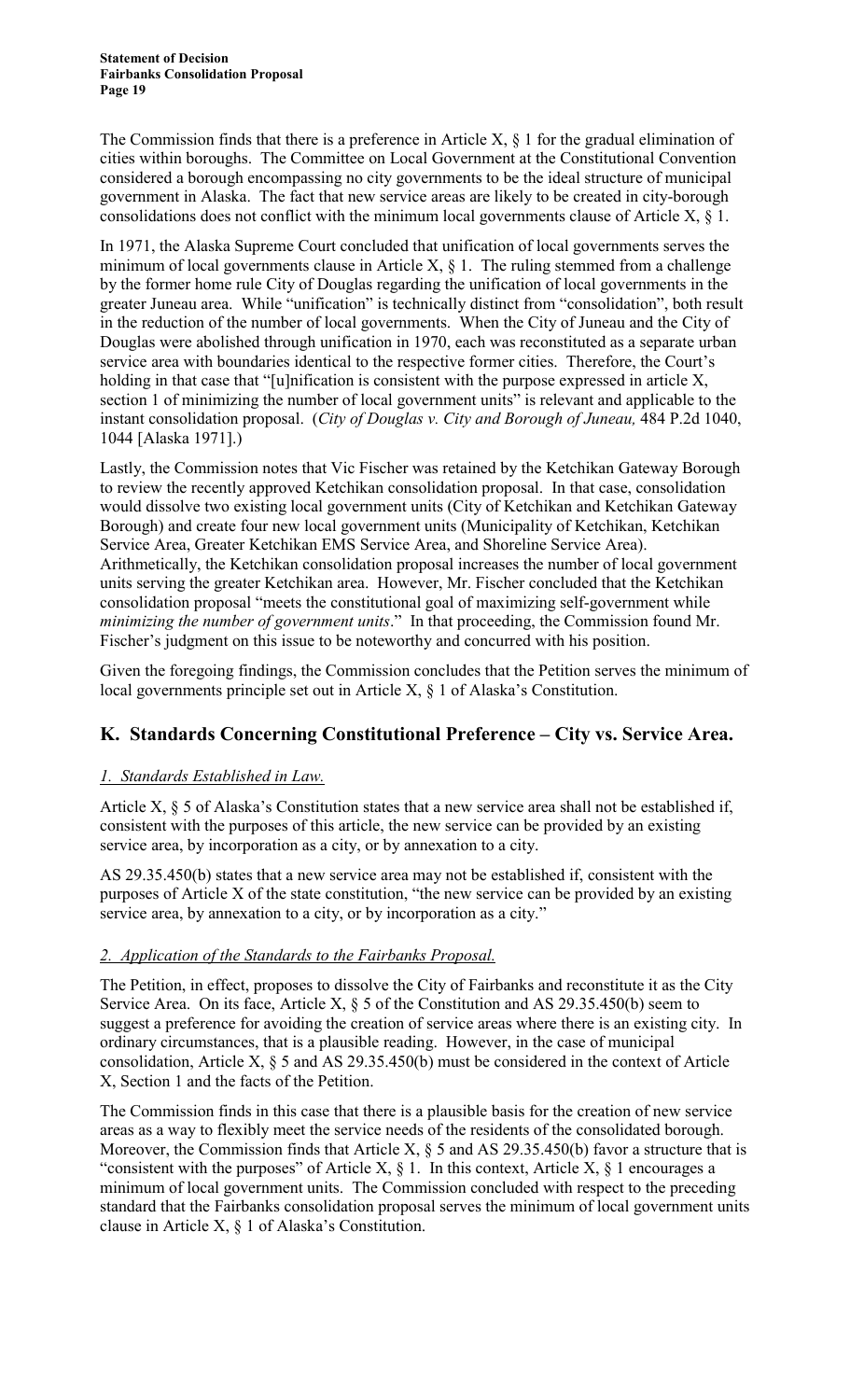Given the findings above, the Commission concludes that the Fairbanks consolidation proposal is consistent with the principles set out in Article X, § 5 of the Constitution of the State of Alaska.

#### **L. Standards Regarding Best Interests of the State.**

#### *1. Standards Established in Law.*

In order to approve any consolidation proposal, AS 29.06.130(a) requires the Local Boundary Commission to determine that the proposal serves the best interests of the State.

The Commission has yet to adopt regulations interpreting and implementing that statutory provision. However, it has formally proposed the adoption of the following provisions concerning borough incorporation (which apply to city-borough consolidation proposals).

Proposed 3 AAC 110.065 BEST INTERESTS OF STATE. In determining whether incorporation of a borough is in the best interests of the state under AS 29.05.100(a), the commission will, in its discretion, consider relevant factors, including whether incorporation

(1) promotes maximum local self-government;

(2) promotes a minimum number of local government units;

(3) will relieve the state government of the responsibility of providing local services;

and

(4) is reasonably likely to expose the state government to unusual and substantial risks as the prospective successor to the borough in the event of its dissolution.

#### *2. Application of the Standards to the Fairbanks Proposal.*

While the regulations concerning the best interests of the State are not in place, the Commission has proposed formal regulations relating to the determination of the best interests of the State. Those proposed regulations serve as a guideline in this case. Of particular relevance here are the factors relating to the constitutional principles concerning maximum local self-government and a minimum number of local government units.

The Commission concluded in Section III-I of this Decisional Statement that the Fairbanks consolidation proposal serves the maximum local self-government clause in Article X, § 1 of Alaska's Constitution. Moreover, the Commission concluded in Section III-J of this Decisional Statement that the Fairbanks consolidation proposal fulfills the minimum of local governments principle set out in Article X, § 1 of the Constitution. Further, the Commission concluded in Section III-K of this Decisional Statement that the consolidation proposal before the Commission serves the principles relating to service areas set out in Article X,  $\S$  5 of the Constitution. The Commission finds from these circumstances that the Fairbanks consolidation proposal is beneficial to the interests of the State.

The Commission concludes from the foregoing findings that the Fairbanks consolidation proposal serves the best interests of the State in satisfaction of the requirements set out in AS 29.06.130(a).

#### **M. Recommended Amendments to the Petition.**

After reviewing the Petition, responsive briefs, comments on the Petition, and the Petitioners' reply brief, DCED recommended that certain amendments be made to the Petition. DCED's recommended amendments are set out below.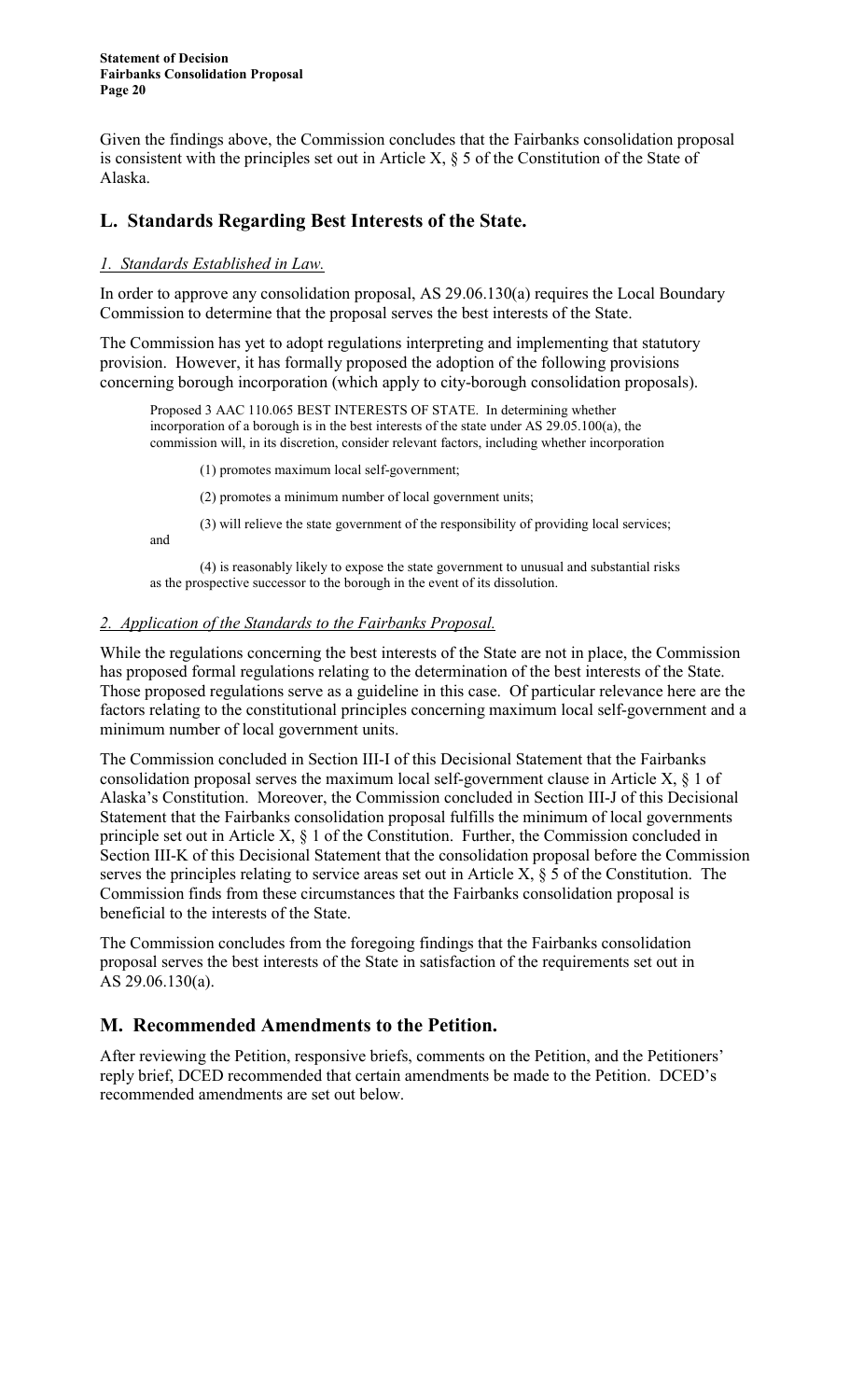1. That the Local Boundary Commission formally clarify that the bed tax levy of the Municipality of Fairbanks would be exclusively an 8% areawide levy and that the Commission amend Section 7 on page two of the Petition to add the following powers to be exercised on an areawide basis by the Municipality of Fairbanks:

- ♦ Economic Development;
- Fairbanks Health Center; and
- Cemeteries.

2. That the Local Boundary Commission amend Section C of Exhibit D of the Petition concerning the election of the initial assembly members by substituting the following text:

#### **C. Election.**

Candidates for the assembly shall not be required to identify a specific seat by name in designating the office for which the candidate seeks election. The initial elected members of the assembly shall determine by lot the length of their terms of office so that a proportionate number of terms expire each year.

3. That the Local Boundary Commission amend the following components of the Transition Plan, Exhibit I of the Petition, to read as follows (proposed new text is underlined in bold type and proposed deleted text is capitalized and bracketed):

#### **Municipal ordinances**

The City of Fairbanks and the Fairbanks North Star Borough each have municipal laws or codes[,] which govern the activities of the two separate governments. All ordinances, resolutions, regulations, **procedures,** orders and rules **of the former municipalities remain** in **force in their respective territories** [EFFECT IN THE FORMER GOVERNMENTS WILL CONTINUE IN FULL FORCE AND EFFECT] until superseded by the new municipality. [THERE ARE] Several areas of duplication or **conflict** [OVERLAP] **may** [THAT WILL] need to be **addressed** [ELIMINATED] immediately, including the rules of the governing body, the personnel ordinances, and ordinances relating to purchasing, finance and elections. [THE MAYOR, IN CONSULTATION WITH THE LAW DEPARTMENT, WILL REVIEW BOTH MUNICIPAL CODES AND DESIGNATE WHICH CODE OR INTERPRETATION APPLIES. THE DESIGNATION IS EFFECTIVE IMMEDIATELY AND WILL BE COMMUNICATED TO THE ASSEMBLY. THE DESIGNATION IS APPROVED UNLESS THE ASSEMBLY, WITHIN 21 DAYS, ADOPTS A CONTRARY INTERPRETATION BY RESOLUTION. THE NEW MUNICIPAL ASSEMBLY MAY ADOPT A NEW ORDINANCE TO ADDRESS SPECIFIC NEEDS OR CONFLICTS.]

#### **Employees**

The approval of the consolidation petition by the voters creates the new consolidated municipality. The election of the assembly and mayor will constitute the new municipal government. Employees of the former city and borough governments become employees of the new Municipality of Fairbanks. **The Petitioners anticipate that** most employee positions will be **retained by the consolidated borough** [UNAFFECTED BY THE CONSOLIDATION]. **The Petitioners believe that** the city and borough **will** have a few overlapping or duplicate services and positions. Most all the duplication occurs at the upper administrative level of government. Any employees whose positions are eliminated by the plan of organization **should** [WILL] be eligible for reassignment to available positions for which they are qualified.

**Except where otherwise necessitated by law (e.g., the automatic termination of the "218 Agreements" that provide for Social Security coverage for employees of the Borough, including the school district, the Petitioners intend that** pension plans, retirement plans and other benefits for current employees under collective bargaining agreements, personnel rules, or other legal or contractual provisions, in effect on the date of ratification of the consolidation [WILL] not be changed nor diminished. **Regarding Social Security coverage, the new Municipality of Fairbanks would have the option of enrolling in the**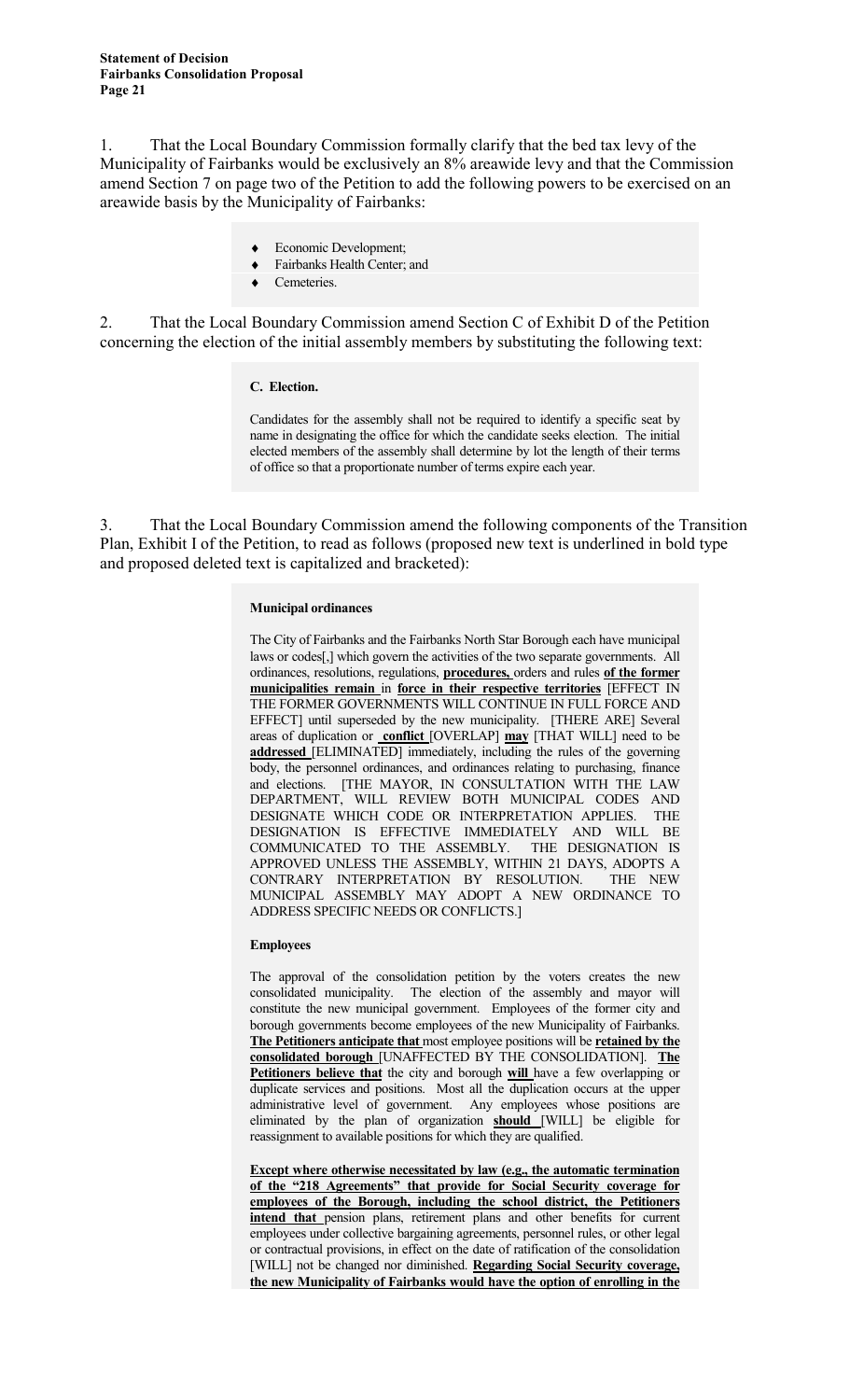> **Social Security system or "an alternate qualified plan."** The new Municipality will inherit the existing union contracts**. The Petitioners intend that the new Municipality**[ AND] shall continue to be governed under the Public Employees Relations Act, AS 23.40. Unionized employees in the city and borough are represented by different collective bargaining organizations. The re-negotiation of new union contracts or employee votes to change representation is not necessary for consolidation.

#### **Executive Plan**

**The Petitioners urge the Mayor to submit to the new assembly,** not later than thirty days after the new assembly and mayor are elected, [THE MAYOR WILL SUBMIT TO THE ASSEMBLY] a detailed plan or organization of the executive branch **combining**[. THE PLAN WILL COMBINE] the overlapping services of the former separate borough and city administrations. The **Petitioners also urge the assembly to consider the Mayor's plan within 20 days of submittal.** [PROPOSED PLAN WILL BECOME LAW 20 DAYS AFTER SUBMITTED UNLESS SOONER ADOPTED WITH OR WITHOUT AMENDMENT OR REJECTED BY THE ASSEMBLY. IF THE PROPOSED PLAN IS REJECTED, THE MAYOR SHALL SUBMIT AN ALTERNATE PLAN TO THE ASSEMBLY WITHIN 15 DAYS OF THE REJECTION. IF, WITHIN 20 DAYS OF SUBMISSION OF THE ALTERNATE PLAN, NO PLAN OF ORGANIZATION HAS BEEN ADOPTED BY THE ASSEMBLY, THE ALTERNATE PROPOSAL SUBMITTED BY THE MAYOR BECOMES LAW. ALL PREEXISTING EXECUTIVE DEPARTMENTS WILL REMAIN IN EXISTENCE, EXCEPT FOR THE CITY MAYOR'S OFFICE, UNTIL THE MAYOR'S EXECUTIVE PLAN TAKES EFFECT.]

The Commission notes that the Petitioners endorsed DCED's recommended amendments. In addition, the Petitioners requested that the Commission amend the Petition to change the name of the Urban Service Area to the City Service Area.

Having carefully examined the basis for DCED's recommended amendments and the Petitioners' requested amendment, the Commission finds them to be warranted.

# **SECTION IV ORDER OF THE COMMISSION**

Based on the findings and conclusions in Section III of this Decisional Statement, the Commission amended the Petition in the manner recommended by DCED and requested by the Petitioners as set out in Section III M of this Decisional Session.

Following the amendments, the Local Boundary Commission unanimously approved the *Petition for Consolidation of the City of Fairbanks and the Fairbanks North Star Borough.*

Approved in writing this 7th day of June, 2001.

## **LOCAL BOUNDARY COMMISSION**

**BY:** 

Kevin Waring, Chairpersoq

**Attest:**

Dan Bockhorst